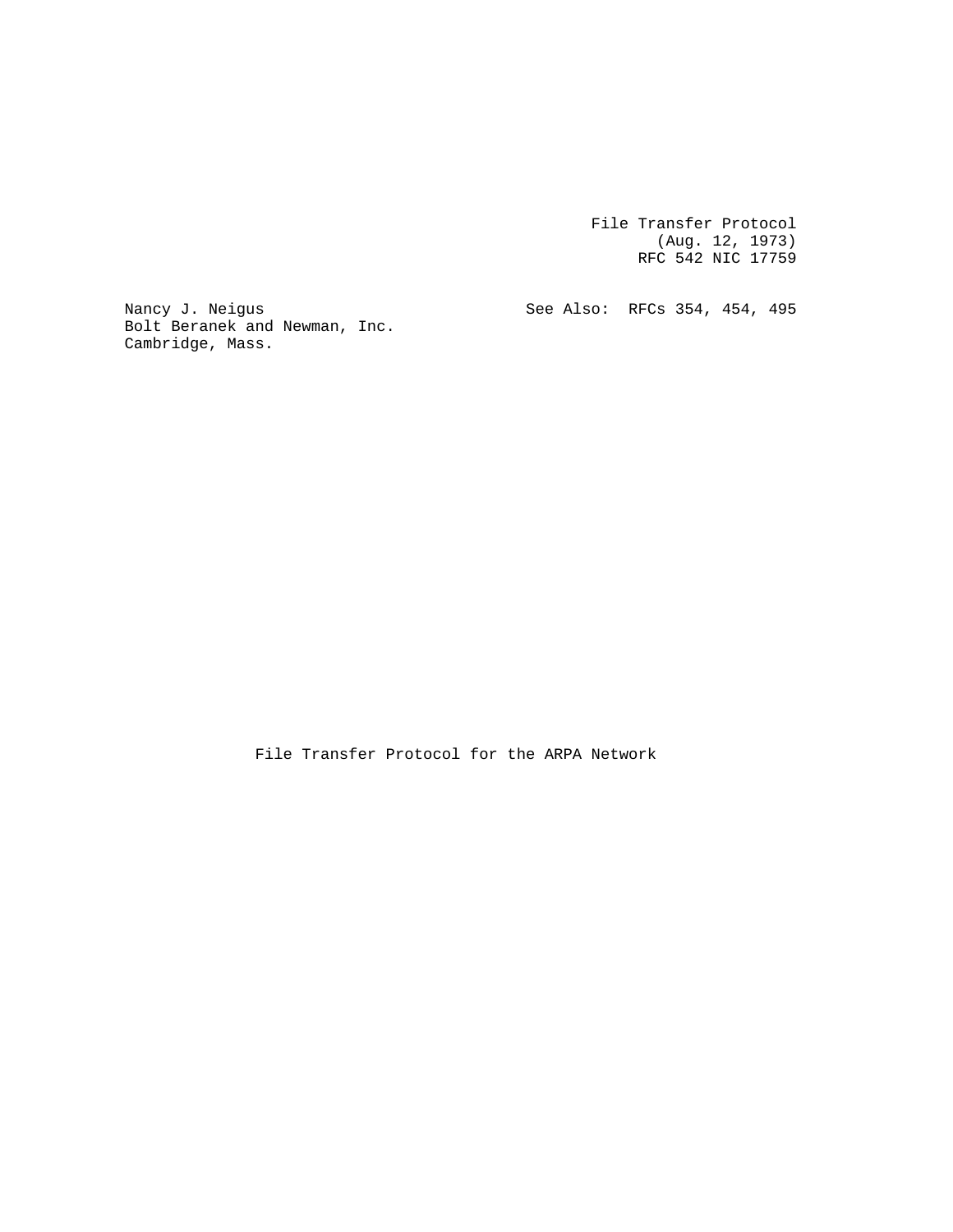## PREFACE

This document is the result of several months discussion via RFC (relevant numbers are 430, 448, 454, 463, 468, 478, 480), followed by a meeting of the FTP committee at BBN on March 16, followed by further communication among committee members. There are a considerable number of changes for the last "official" version, see RFCs 354, 385, but the gross structure remains the same. The places to look for differences are (1) in the definitions pf types and modes, (2) in the specification of the data connection and data sockets, (3) in the command-reply sequences, (4) in the functions dependent on the TELNET protocol (FTP has been altered to correspond to the new TELNET spec). The model has been clarified and enlarged to allow inter-server file transfer, and several new commands have been added to accommodate more specialized (or site-specific) functions. It is my belief that this new specificiation reflects the views expressed by the committee at the above-mentioned meeting and in subsequent conversations.

The large number of incompatibilities would complicate a phased implementation schedule, such as is in effect for the TELNET protocol. Therefore we have assigned a new socket, decimal 21, as a temporary logger socket for the new version and a change-over date of 1 February 1974. Until that date the old (354, 385) version of FTP will be available on Socket 3 and the new version (attached) should be implemented on Socket 21. On 1 February the new version will shift to Socket 3 and the old disappear from view.

The File Transfer protocol should be considered stable at least until February, though one should feel free to propose further changes via RFC. (Implementation of new commands on an experimental basis is encouraged and should also be reported by RFC.) In addition, members of the FTP committee may be contacted directly about changes. Based on attendance at the March 16 meeting, they are:

 Abhay Bhushan MIT-DMCG Bob Braden UCLA-CCN Bob Bressler BBN-NET Bob Clements BBN-TENEX John Day ILL-ANTS Peter Deutsch PARC-MAXC Wayne Hathaway AMES-67 Mike Kudlick SRI-ARC Alex McKenzie BBN-NET Bob Merryman UCSD-CC Nancy Neigus BBN-NET Mike Padlipsky MIT-Multics Jim Pepin USC-44 Ken Pogran MIT-Multics Jon Postel UCLA-NMC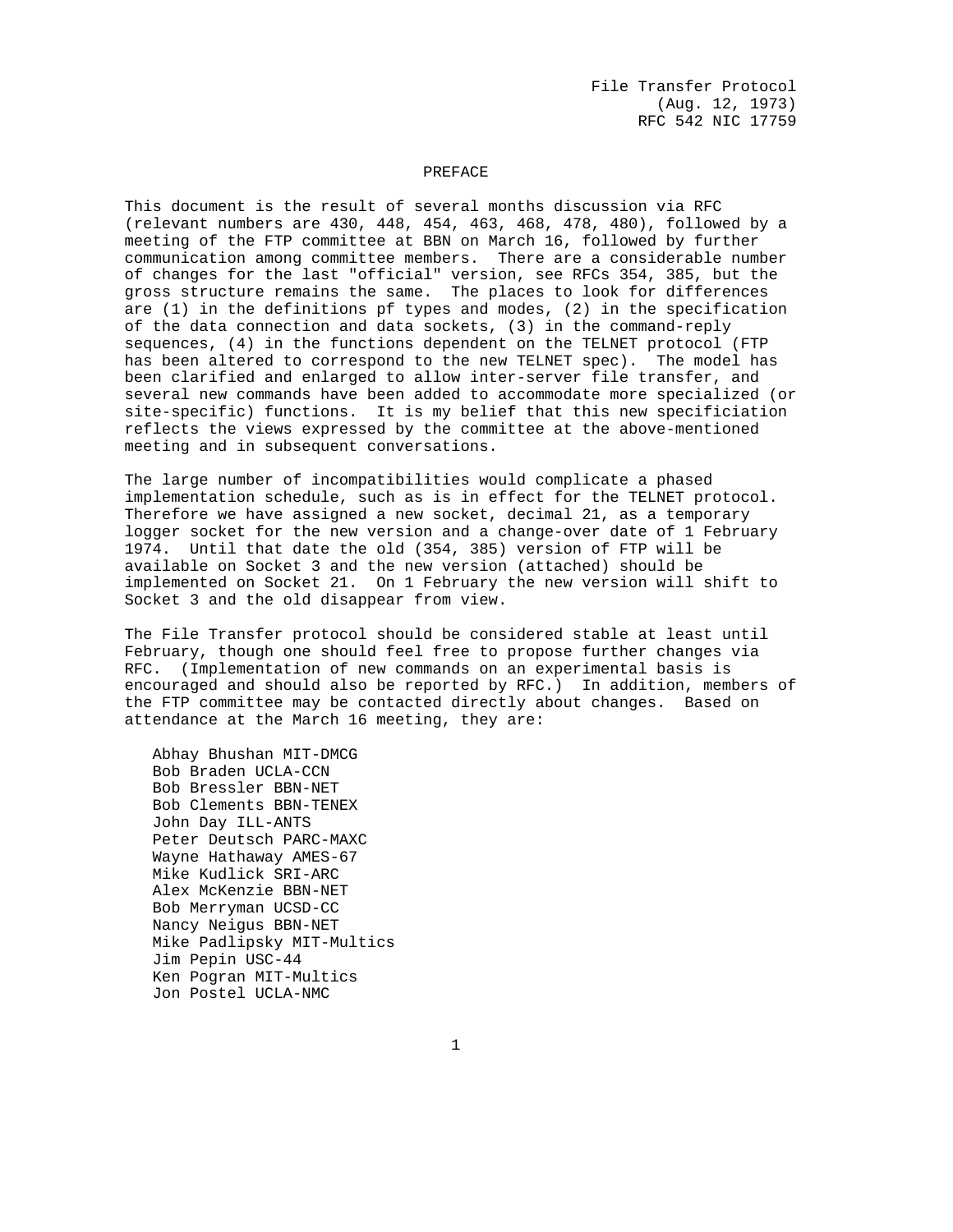Milton Reese FNWC Brad Reussow HARV-10 Marc Seriff MIT-DMCG Ed Taft HARV-10 Bob Thomas BBN-TENEX Ric Werme CMU-10 Jim White SRI-ARC

I would especially like to thank Bob Braden, Ken Pogran, Wayne Hathaway, Jon Postel, Ed Taft and Alex McKenzie for their help in preparing this document.

NJN/jm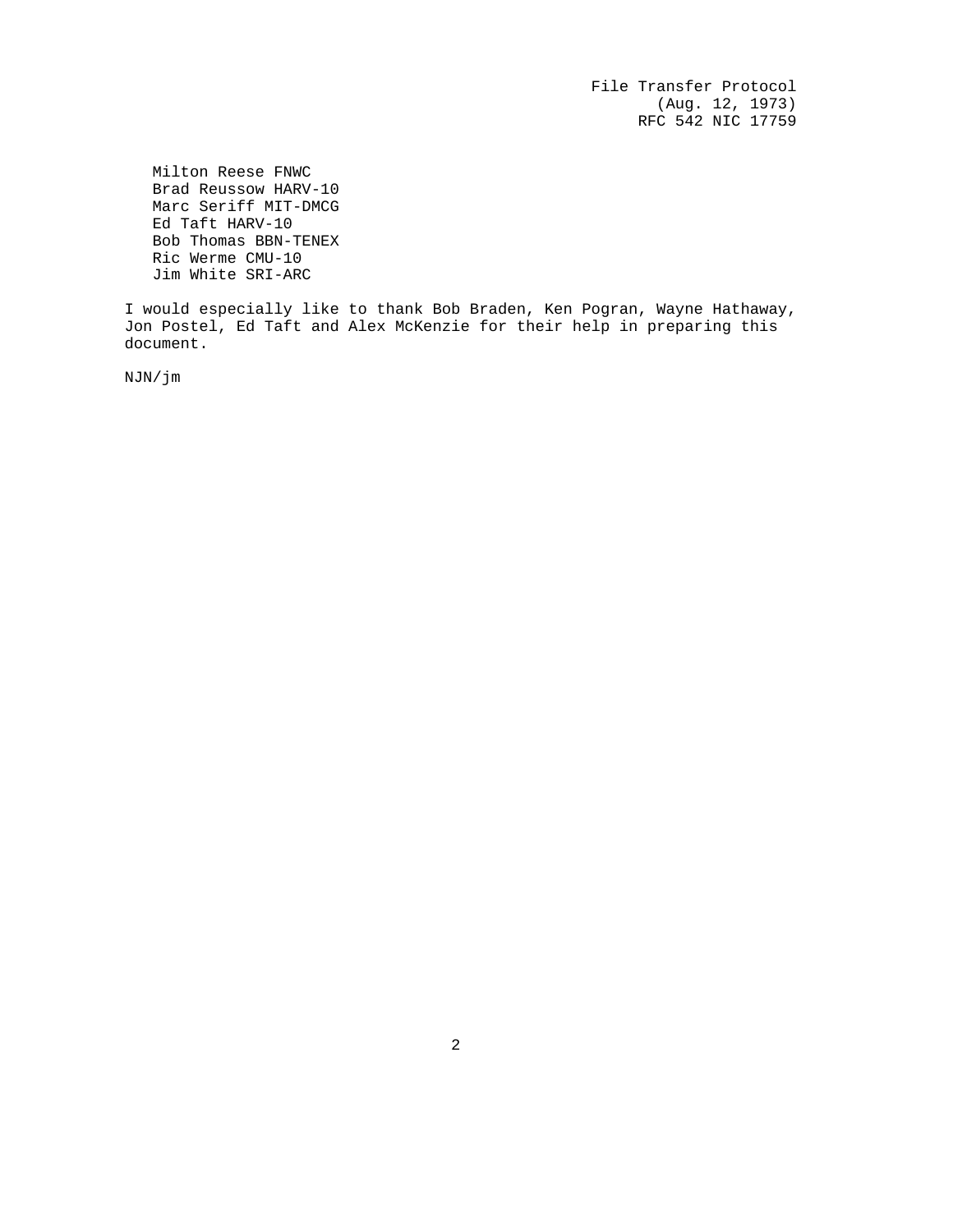## FILE TRANSFER PROTOCOL

## INTRODUCTION

 The File Transfer Protocol (FTP) is a protocol for file transfer between Hosts (including Terminal Interface Message Processors (TIPs)) on the ARPA Computer Network (ARPANET). The primary function of FTP is to transfer files efficiently and reliably among Hosts and to allow the convenient use of remote file storage capabilities.

 The objectives of FTP are 1) to promote sharing of files (computer programs and/or data), 2) to encourage indirect or implicit (via programs) use of remote computers, 3) to shield a user from variations in file storage systems among Hosts, and 4) to transfer data reliably and efficiently. FTP, though usable directly by a user at a terminal, is designed mainly for use by programs.

 The attempt in this specification is to satisfy the diverse needs of users of maxi-Hosts, mini-Hosts, TIPs, and the Datacomputer, with a simple, and easily implemented protocol design.

 This paper assumes knowledge of the following protocols described in NIC #7104:

 The Host-Host Protocol The Initial Connection Protocol The TELNET Protocol

## DISCUSSION

 In this section, the terminology and the FTP model are discussed. The terms defined in this section are only those that have special significance in FTP.

#### TERMINOLOGY

### ASCII

 The USASCII character set as defined in NIC #7104. In FTP, ASCII characters are defined to be the lower half of an eight-bit code set (i.e., the most significant bit is zero).

### access controls

 Access controls define users' access privileges to the use of a system, and to the files in that system. Access controls are necessary to prevent unauthorized or accidental use of files.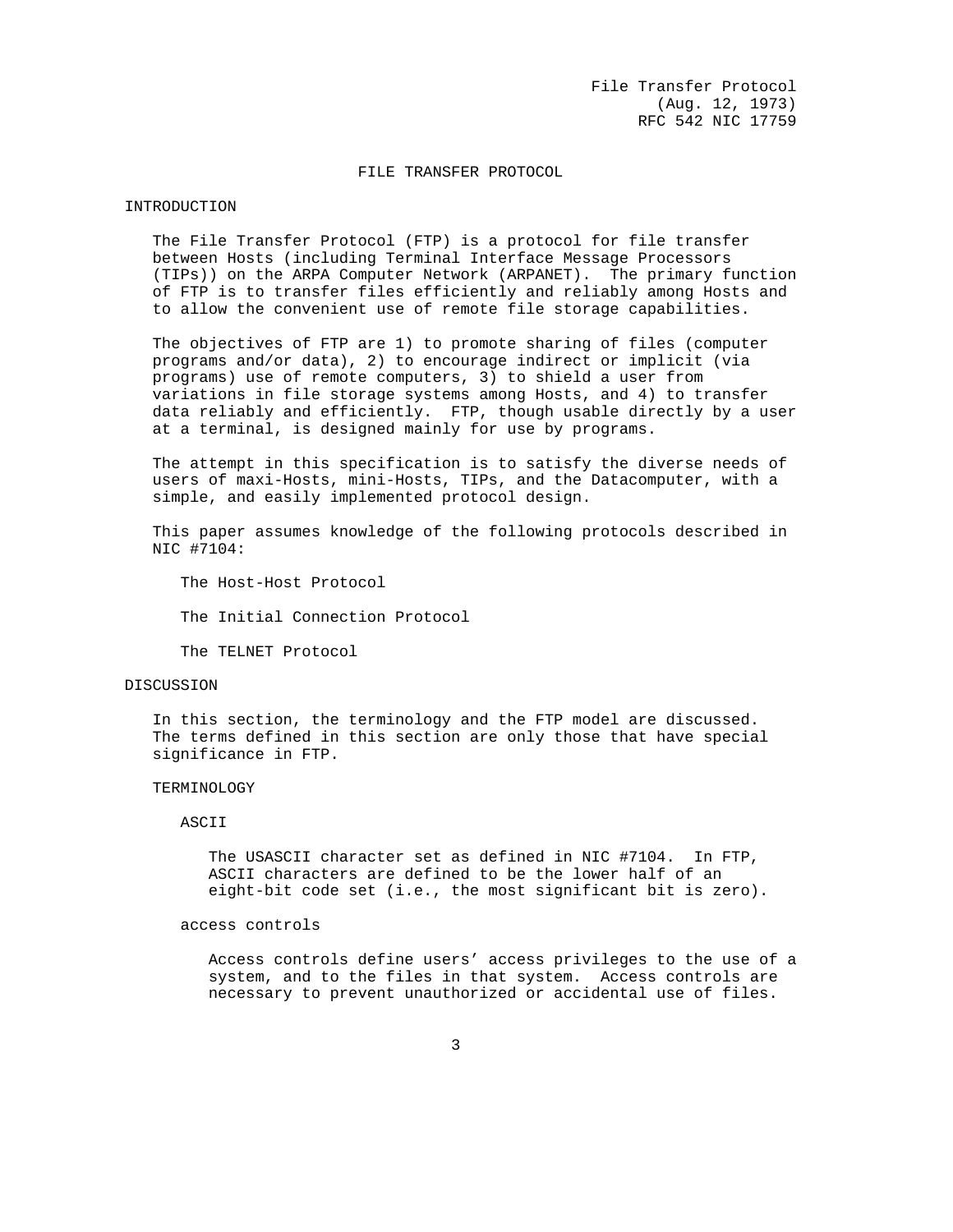It is the prerogative of a server-FTP process to provide access controls.

## byte size

 The byte size specified for the transfer of data. The data connection is opened with this byte size. The data connection byte size is not necessarily the byte size in which data is to be stored in a system, nor the logical byte size for interpretation of the structure of the data.

#### data connection

 A simplex connection over which data is transferred, in a specified byte size, mode and type. The data transferred may be a part of a file, an entire file or a number of files. The path may be between a server-DTP and a user-DTP, or between two server-DTPs.

### data socket

 The passive data transfer process "listens" on the data socket for an RFC from the active transfer process (server) in order to open the data connection. The server has fixed data sockets; the passive process may or may not.

### EOF

 The end-of-file condition that defines the end of a file being transferred.

#### EOR

 The end-of-record condition that defines the end of a record being transferred.

#### error recovery

 A procedure that allows a user to recover from certain errors such as failure of either Host system or transfer process. In FTP, error recovery may involve restarting a file transfer at a given checkpoint.

#### FTP commands

 A set of commands that comprise the control information flowing from the user-FTP to the server-FTP process.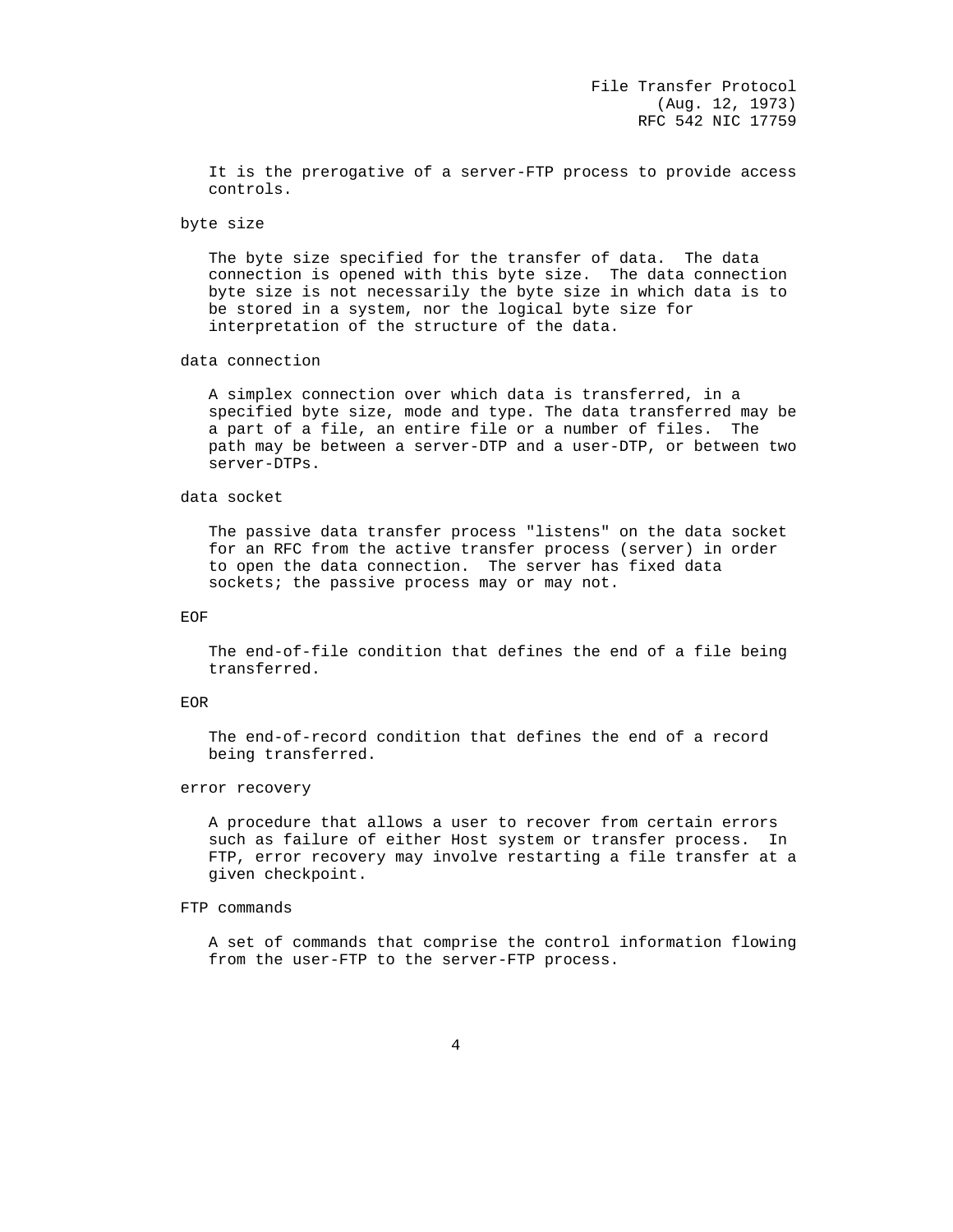## file

 An ordered set of computer data (including programs), of arbitrary length, uniquely identified by a pathname.

#### mode

 The mode in which data is to be transferred via the data connection. The mode defines the data format during transfer including EOR and EOF. The transfer modes defined in FTP are described in the Section on Transmission Modes.

#### NVT

 The Network Virtual Terminal as defined in the ARPANET TELNET Protocol.

### NVFS

 The Network Virtual File System. A concept which defines a standard network file system with standard commands and pathname conventions. FTP only partially embraces the NVFS concept at this time.

## pathname

 Pathname is defined to be the character string which must be input to a file system by a user in order to identify a file. Pathname normally contains device and/or directory names, and file name specification. FTP does not yet specify a standard pathname convention. Each user must follow the file naming conventions of the file systems he wishes to use.

## record

 A sequential file may be structured as a number of contiguous parts called records. Record structures are supported by FTP but a file need not have record structure.

### reply

 A reply is an acknowledgment (positive or negative) sent from server to user via the TELNET connections in response to FTP commands. The general form of a reply is a completion code (including error codes) followed by a text string. The codes are for use by programs and the text is usually intended for human users.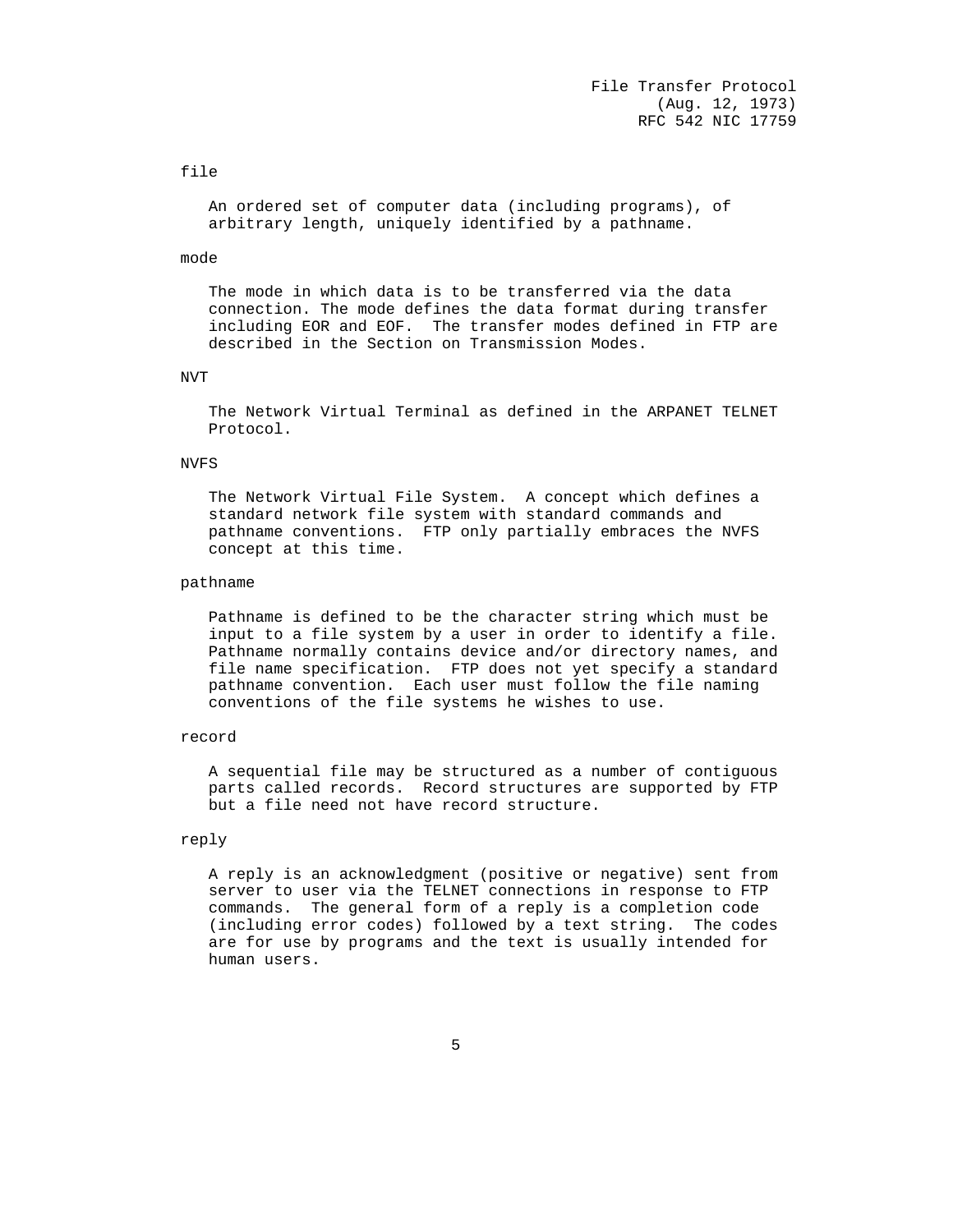#### server-DTP

 The data transfer process, in its normal "active" state, establishes the data connection by RFC to the "listening" data socket, sets up parameters for transfer and storage, and tranfers data on command from its PI. The DTP can be placed in a "passive" state to listen for, rather than initiate, an RFC on the data socket.

## server-FTP process

 A process or set of processes which perform the function of file transfer in cooperation with a user-FTP process and, possibly, another server. The functions consist of a protocol interpreter (PI) and a data transfer process (DTP).

#### server-PI

 The protocol interpreter "listens" on Socket 3 for an ICP from a user-PI and establishes a TELNET communication connection. It receives standard FTP commands from the user-PI, sends replies, and governs the server-DTP.

## TELNET connections

 The full-duplex communication path between a user-PI and a server-PI. The TELNET connections are established via the standard ARPANET Initial Connection Protocol (ICP).

### type

 The data representation type used for data transfer and storage. Type implies certain transformations between the time of data storage and data transfer. The representation types defined in FTP are described in the Section on Establishing Data Connections.

#### user

 A human being or a process on behalf of a human being wishing to obtain file transfer service. The human user may interact directly with a server-FTP process, but use of a user-FTP process is preferred since the protocol design is weighted towards automata.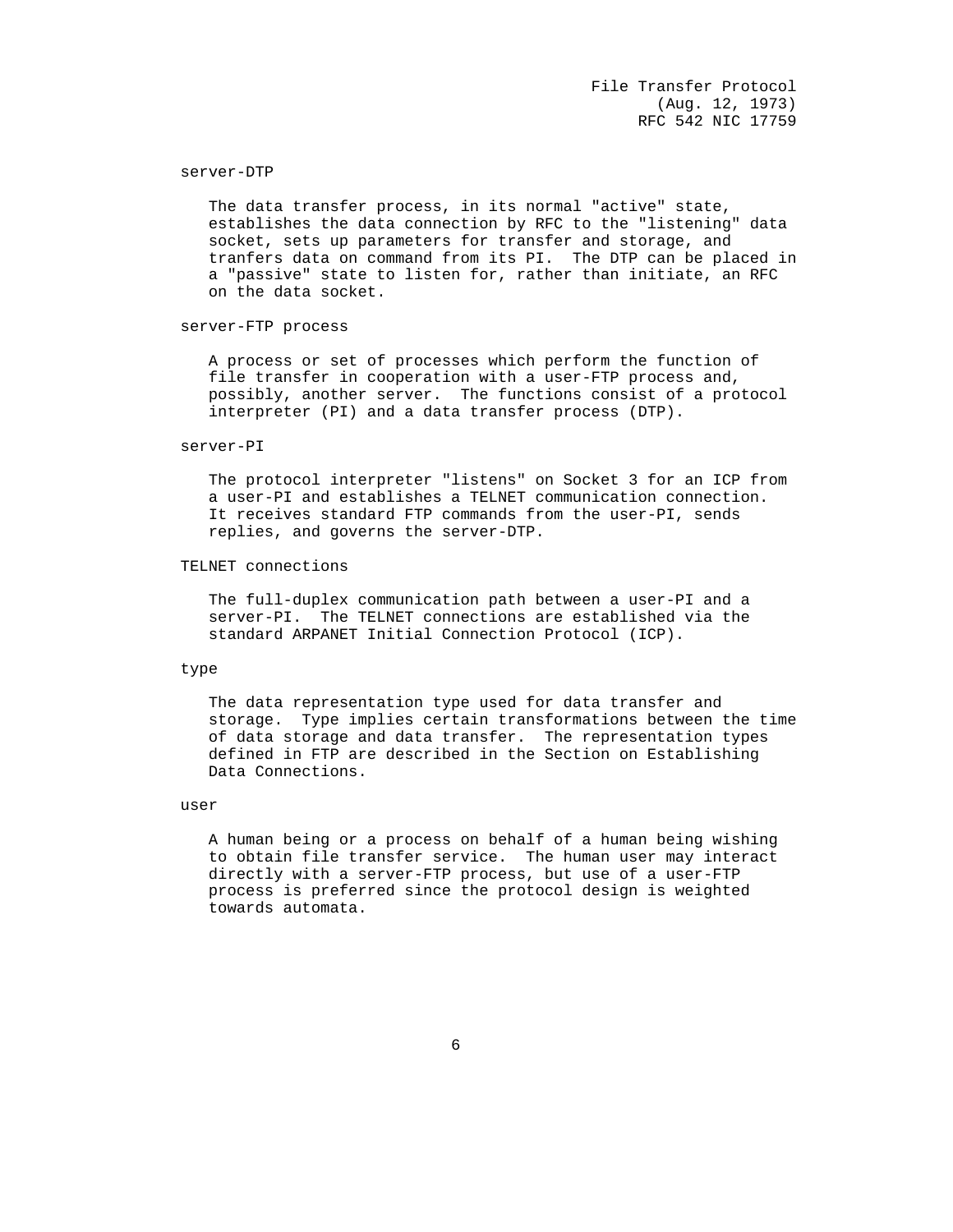user-DTP

 The data transfer process "listens" on the data socket for an RFC from a server-FTP process. If two servers are transferring data between them, the user-DTP is inactive.

### user-FTP process

 A set of functions including a protocol interpreter, a data transfer process and a user interface which together perform the function of file transfer in cooperation with one or more server-FTP processes. The user interface allows a local language to be used in the command-reply dialogue with the user.

#### user-PI

 The protocol interpreter initiates the ICP to the server-FTP process, initiates FTP commands, and governs the user-DTP if that process is part of the file transfer.

THE FTP MODEL

 With the above definitions in mind, the following model (shown in Figure 1) may be diagrammed for an FTP service.

|                                                     |                                                         | ! / - - - - - - - - \ !                                                                                                                                                                                                                                                                                                                                                                       |
|-----------------------------------------------------|---------------------------------------------------------|-----------------------------------------------------------------------------------------------------------------------------------------------------------------------------------------------------------------------------------------------------------------------------------------------------------------------------------------------------------------------------------------------|
|                                                     |                                                         | !! User !!                                                                                                                                                                                                                                                                                                                                                                                    |
|                                                     |                                                         | !!Interface! <--->! User !                                                                                                                                                                                                                                                                                                                                                                    |
|                                                     |                                                         | !\----:----/!                                                                                                                                                                                                                                                                                                                                                                                 |
|                                                     |                                                         | $\mathbf{V}$ i                                                                                                                                                                                                                                                                                                                                                                                |
|                                                     | $! /----- \$ ! FTP Commands $!/----- \$ !               |                                                                                                                                                                                                                                                                                                                                                                                               |
|                                                     | !!Server!<------------------! User !!                   |                                                                                                                                                                                                                                                                                                                                                                                               |
|                                                     | !! PI !----------------->! PI !!                        |                                                                                                                                                                                                                                                                                                                                                                                               |
|                                                     | $! \ - - : -- - / !$ FTP Replies $! \ - - - : -- - / !$ |                                                                                                                                                                                                                                                                                                                                                                                               |
| $\mathbf{i}$ $\mathbf{A}$ $\mathbf{A}$ $\mathbf{A}$ |                                                         | $\mathbf{V}$ i                                                                                                                                                                                                                                                                                                                                                                                |
|                                                     | $!/-----\$ ! Data $!/------\$ !                         |                                                                                                                                                                                                                                                                                                                                                                                               |
|                                                     |                                                         | ! File !<--->!Server!<---------------->! User  !<--->! File !                                                                                                                                                                                                                                                                                                                                 |
|                                                     |                                                         | !System! !! DTP !! Connections !! DTP !! !System!                                                                                                                                                                                                                                                                                                                                             |
| $! \ - - - - - - / \ !$                             |                                                         | $\frac{1}{2}$ $\left\{ \frac{1}{2} - \frac{1}{2} - \frac{1}{2} - \frac{1}{2} - \frac{1}{2} + \frac{1}{2} \frac{1}{2} + \frac{1}{2} \frac{1}{2} + \frac{1}{2} \frac{1}{2} + \frac{1}{2} \frac{1}{2} + \frac{1}{2} \frac{1}{2} + \frac{1}{2} \frac{1}{2} + \frac{1}{2} \frac{1}{2} + \frac{1}{2} \frac{1}{2} + \frac{1}{2} \frac{1}{2} + \frac{1}{2} \frac{1}{2} + \frac{1}{2} \frac{1}{2} + \$ |
|                                                     |                                                         |                                                                                                                                                                                                                                                                                                                                                                                               |

Server-FTP User-FTP

 NOTES: 1. The data connection may be in either direction. 2. The data connection need not exist all of the time.

Figure 1 Model for FTP Use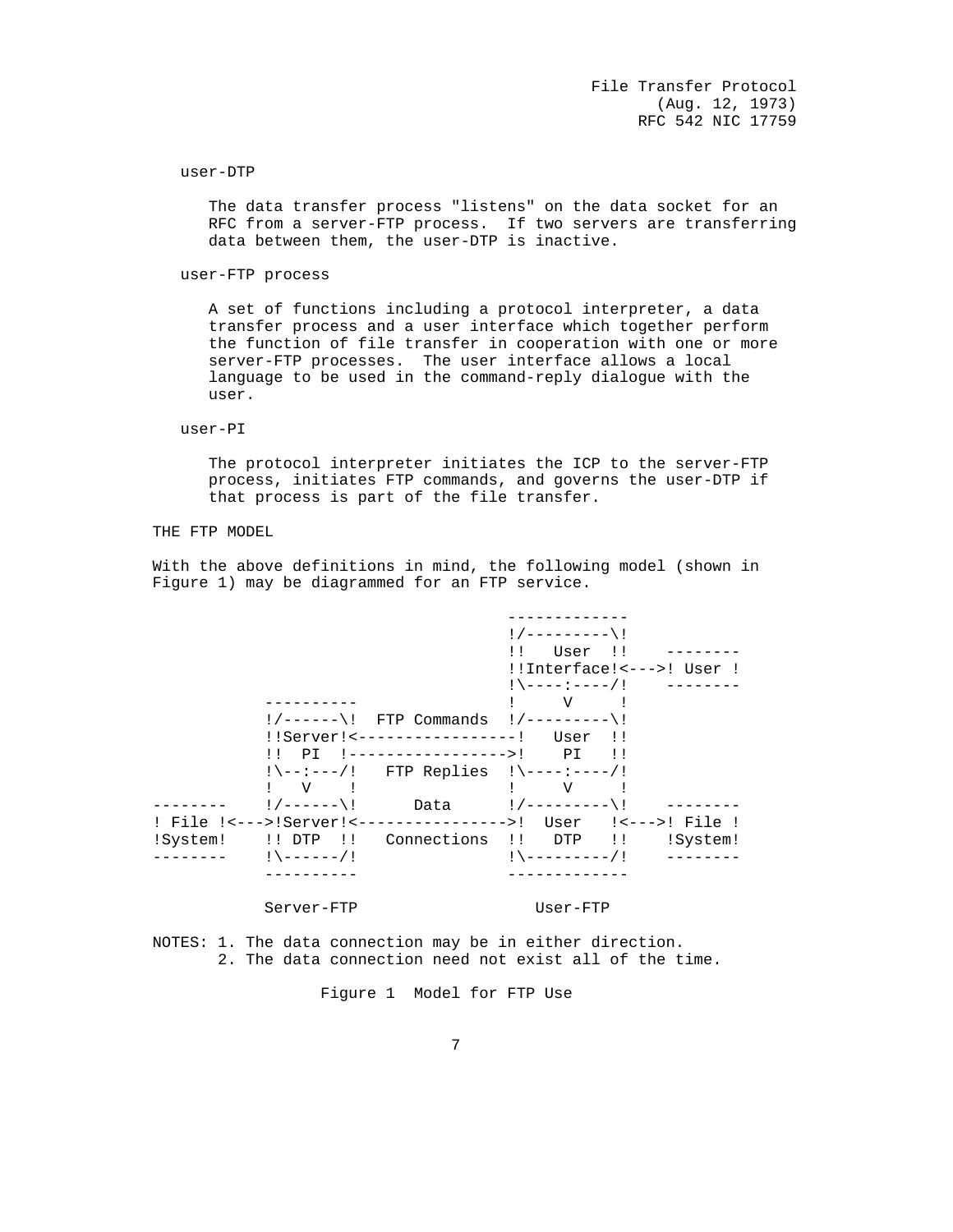In the model described in Figure 1, the user-protocol interpreter initiates the TELNET connections. At the initiation of the user, standard FTP commands are generated by the user-PI and transmitted to the server process via the TELNET connections. (The user may establish a direct TELNET connection to the server-FTP, from a TIP terminal for example, and generate standard FTP commands himself, by-passing the user-FTP process.) Standard replies are sent from the server-PI to the user-PI over the TELNET connections in response to the commands.

 The FTP commands specify the parameters for the data connection (data socket, byte size, transfer mode, representation type, and structure) and the nature of file system operation (store, retrieve, append, delete, etc.). The user-DTP or its designate should "listen" on the specified data socket, and the server initiate the data connection and data transfer in accordance with the specified parameters. It should be noted that the data socket need not be in the same Host that initiates the FTP commands via the TELNET connections, but the user or his user-FTP process must ensure a "listen" on the specified data socket. It should also be noted that two data connections, one for send and the other for receive, may exist simultaneously.

 In another situation a user might wish to transfer files between two Hosts, neither of which is his local Host. He sets up TELNET connections to the two servers and then arranges for a data connection between them. In this manner control information is passed to the user-PI but data is transferred between he server data transfer processes. Following is a model of this server-server interaction.

| TEL NET | _______________ |                                      | TEL NET                                       |  |
|---------|-----------------|--------------------------------------|-----------------------------------------------|--|
|         |                 | ------------! User-FTP !------------ |                                               |  |
|         |                 | ! -------->! User-PI !<--------- !   |                                               |  |
|         |                 |                                      | $\blacksquare$                                |  |
| V!      |                 |                                      | ! V                                           |  |
|         |                 |                                      |                                               |  |
|         |                 |                                      | ! Server-FTP ! Data Connection ! Server-FTP ! |  |
| " д "   |                 |                                      | "B"                                           |  |
|         |                 |                                      |                                               |  |

Figure 2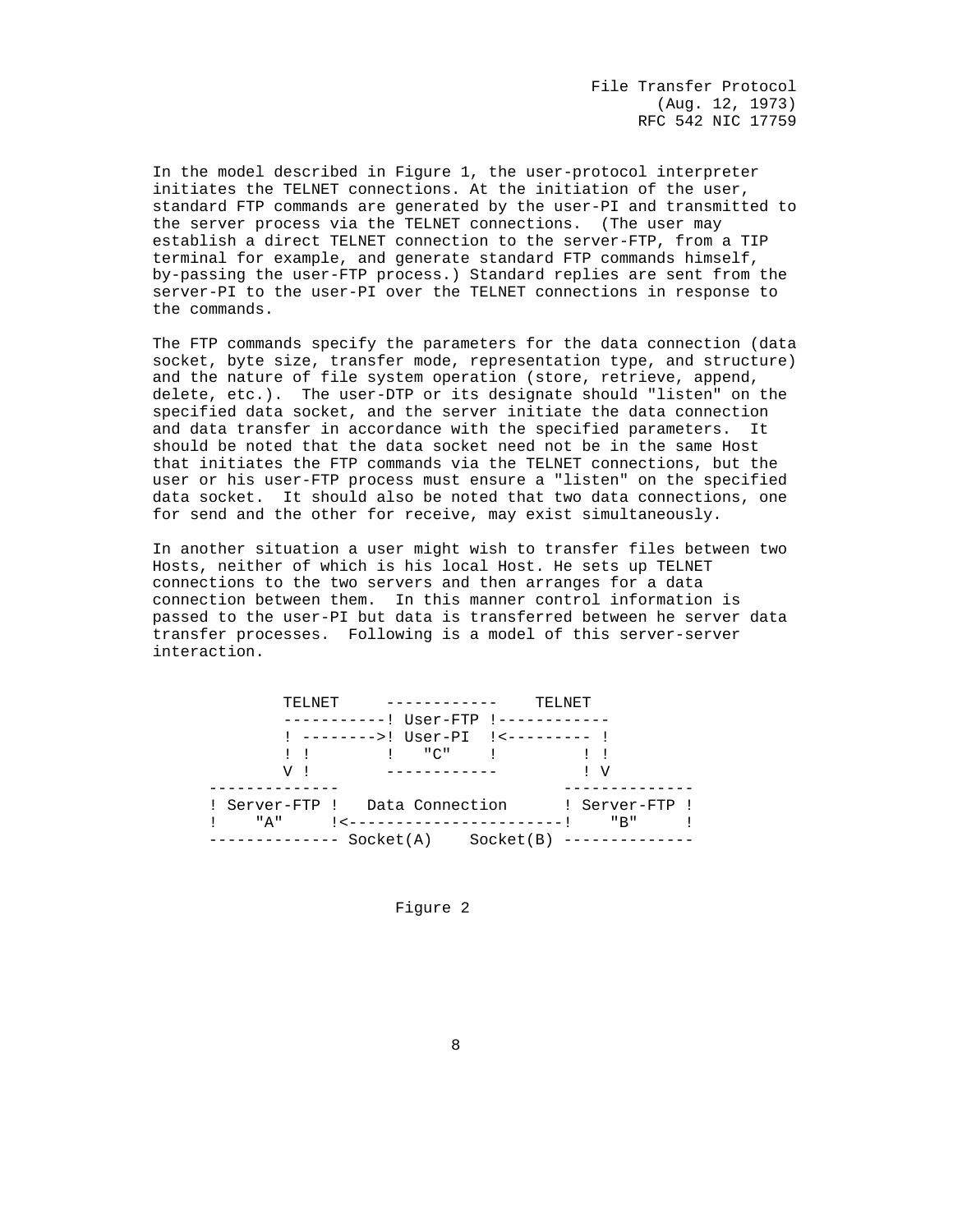The protocol requires that the TELNET connections be open while data transfer is in progress. It is the responsibility of the user to request the closing of the TELNET connections when finished using the FTP service, while it is the server who takes the action. The server may abort data transfer if the TELNET connections are closed without command.

## DATA TRANSFER FUNCTIONS

 Files are transferred only via the data connection(s). The TELNET connection is used for the transfer of commands, which describe the functions to be performed, and the replies to these commands (see the Section on FTP Replies). Several commands are concerned with the transfer of data between Hosts. These data transfer commands include the BYTE, MODE, and SOCKet commands which specify how the bits of the data are to be transmitted, and the STRUcture and TYPE commands, which are used to define the way in which the data are to be represented. The transmission and representation are basically independent but "Stream" transmission mode is dependent on the file structure attribute and if "Compressed" transmission mode is used the nature of the filler byte depends on the representation type.

### DATA REPRESENTATION AND STORAGE

 Data is transferred from a storage device in the sending Host to a storage device in the receiving Host. Often it is necessary to perform certain transformations on the data because data storage representations in the two systems are different. For example, NVT-ASCII has different data storage representations in diffeent systems. PDP-10's generally store NVT-ASCII as five 7-bit ASCII characters, left-justified in a 36-bit word. 360's store NVT-ASCII as 8-bit EBCDIC codes. Multics stores NVT-ASCII as four 9-bit characters in a 36-bit word. It may be desirable to convert characters into the standard NVT-ASCII representation when transmitting text between dissimilar systems. The sending and receiving sites would have to perform the necessary transformations between the standard representation and their internal representations.

 A different problem in representation arises when transmitting binary data (not character codes) between Host systems with different word lengths. It is not always clear how the sender should send data, and the receiver store it. For example, when transmitting 32-bit bytes from a 32-bit word-length system to a 36-bit word-length system, it may be desirable (for reasons of efficiency and usefulness) to store the 32-bit bytes right-justified in a 36-bit word in the latter system. In any case, the user should have the option of specifying data representation and transformation functions. It should be noted that FTP provides for very limited data type representations. Transformations desired beyond this limited capability should be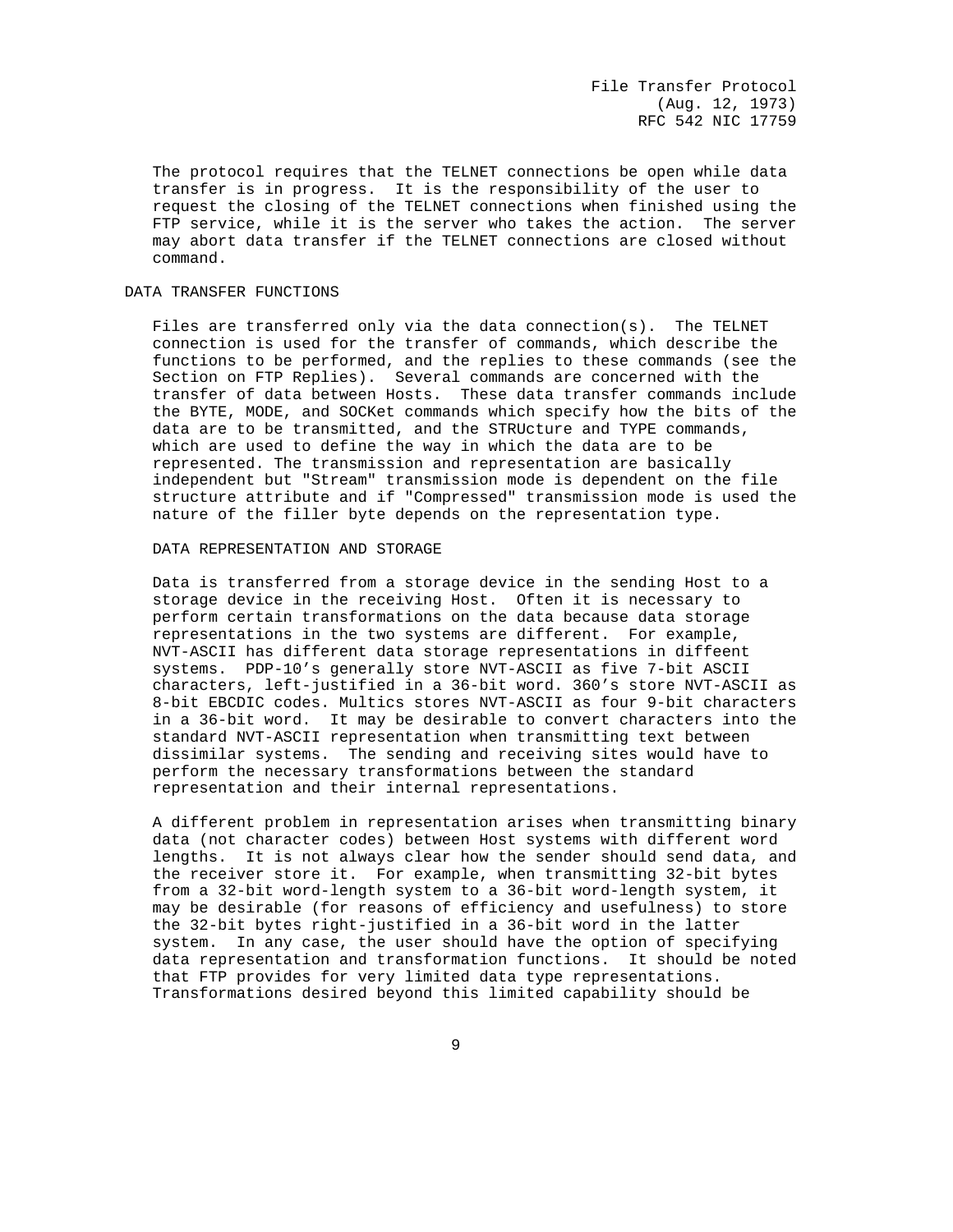performed by the user directly or via the use of the Data Reconfiguration Sevice (DRS, RFC #138, NIC #6715). Additonal representation types may be defined later if there is a demonstrable need.

 Data representations are handled in FTP by a user specifying a representation type. This type may implicitly (as in ASCII or EBCDIC) or explicitly (as in Local byte) define a byte size for interpretation which is referred to as the "logical byte size." This has nothing to do with the byte size used for transmission over the data connection(s) (called the "transfer byte size") and the two should not be confused. For example, NVT-ASCII has a logical byte size of 8 bits but an ASCII file might be transferred using a transfer byte size of 32. If the type is Local byte, then the TYPE command has an obligatory second parameter specifying the logical byte size.

 The types ASCII and EBCDIC also take a second (optional) parameter; this is to indicate what kind of vertical format control, if any, is associated with a file. The following data representation types are defined in FTP:

ASCII Format

 This is the default type and must be accepted by all FTP implementations. It is intended primarily for the transfer of text files, except when both Hosts would find the EBCDIC type more convenient.

 The sender converts the data from his internal character representation to the standard 8-bit NVT-ASCII representation (see the TELNET specification). The receiver will convert the data from the standard form to his own internal form.

 In accordance with the NVT standard, the <CRLF> sequence should be used, where necessary, to denote the end of a line of text. (See the discussion of file structure at the end of the Section on Data Representation and Storage).

 Using the standard NVT-ASCII representation means that data must be interpreted as 8-bit bytes. If the BYTE command (see the Section on Transfer Parameter Commands) specifies a transfer byte size different from 8 bits, the 8-bit ASCII characters should be packed contiguously without regard for transfer byte boundaries.

 The Format parameter for ASCII and EBCDIC types is discussed below.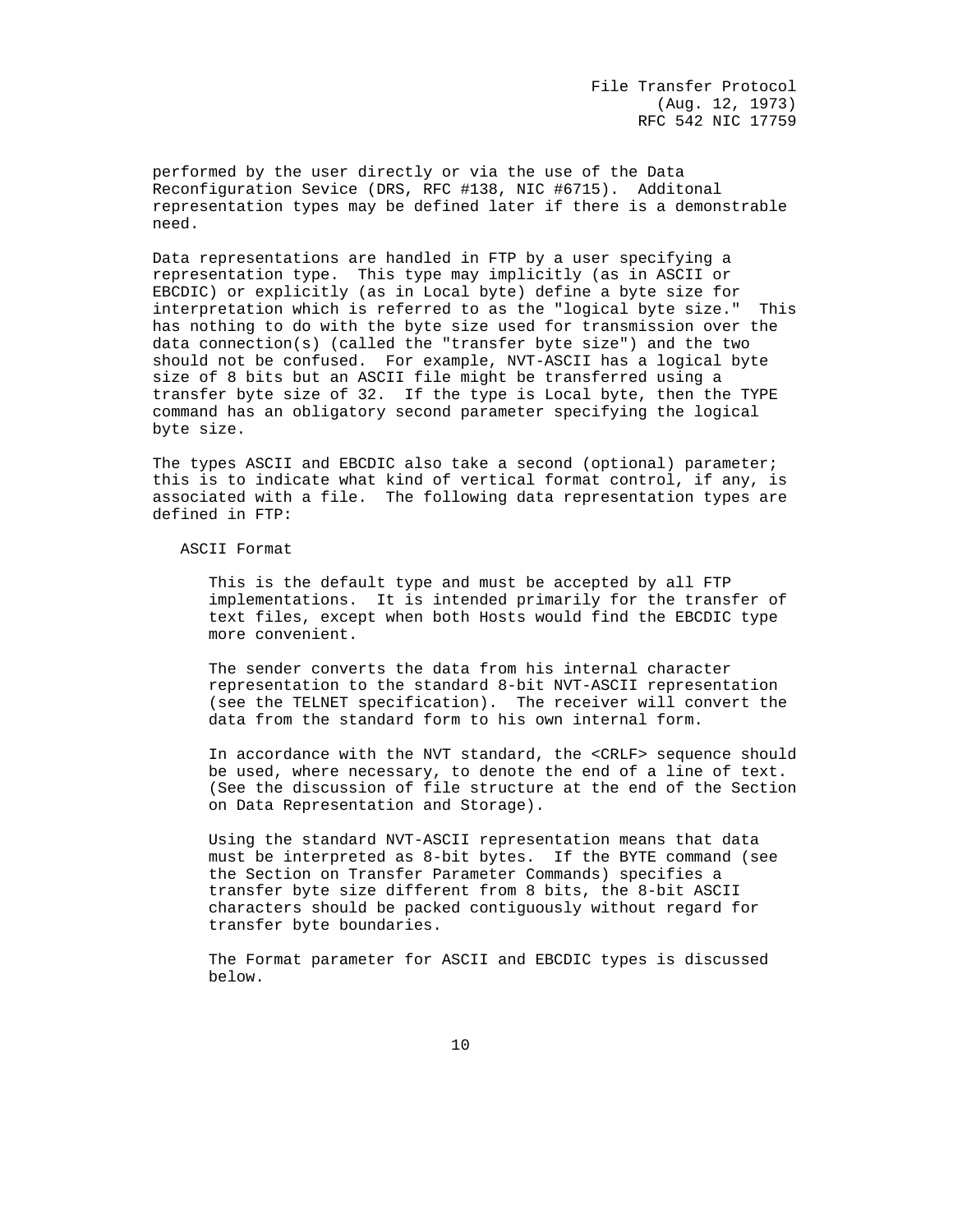EBCDIC Format

 This type is intended for efficient transfer between Hosts which use EBCDIC for their internal character representation.

 For transmission the data are represented as 8-bit EBCDIC characters. The character code is the only difference between the functional specifications of EBCDIC and ASCII types.

 End-of-line (as opposed to end-of-record--see the discussion of structure) will probably be rarely used with EBCDIC type for purposes of denoting structure, but where it is necessary the <NL> character should be used.

 A character file may be transferred to a Host for one of three purposes: for printing, for storage and later retrieval, or for processing. If a file is sent for printing, the receiving Host must know how the vertical format control is represented. In the second case, it must be possible to store a file at a Host and then retrieve it later in exactly the same form. Finally, it ought to be possible to move a file from one Host to another and process the file at the second Host without undue trouble. A single ASCII or EBCDIC format does not satisfy all these conditions and so these types have a second parameter specifying one of the following three formats:

Non-print

 This is the default format to be used if the second (format) parameter is omitted. Non-print format must be accepted by all FTP implementations.

 The file need contain no vertical format information. If it is passed to a printer process, this process may assume standard values for spacing and margins.

 Normally, this format will be used with files destined for processing or just storage.

TELNET Format Controls

 The file contains ASCII/EBCDIC vertical format controls (i.e., <CR>, <LF>, <NL>, <VT>, <FF>) which the printer process will interpret appropriately. <CRLF>, in exactly this sequence, also denotes end-of-line.

Carriage Control (ASA)

 The file contains ASA (FORTRAN) vertical format control characters. (See NWG/RFC #189 Appendix C and Communications of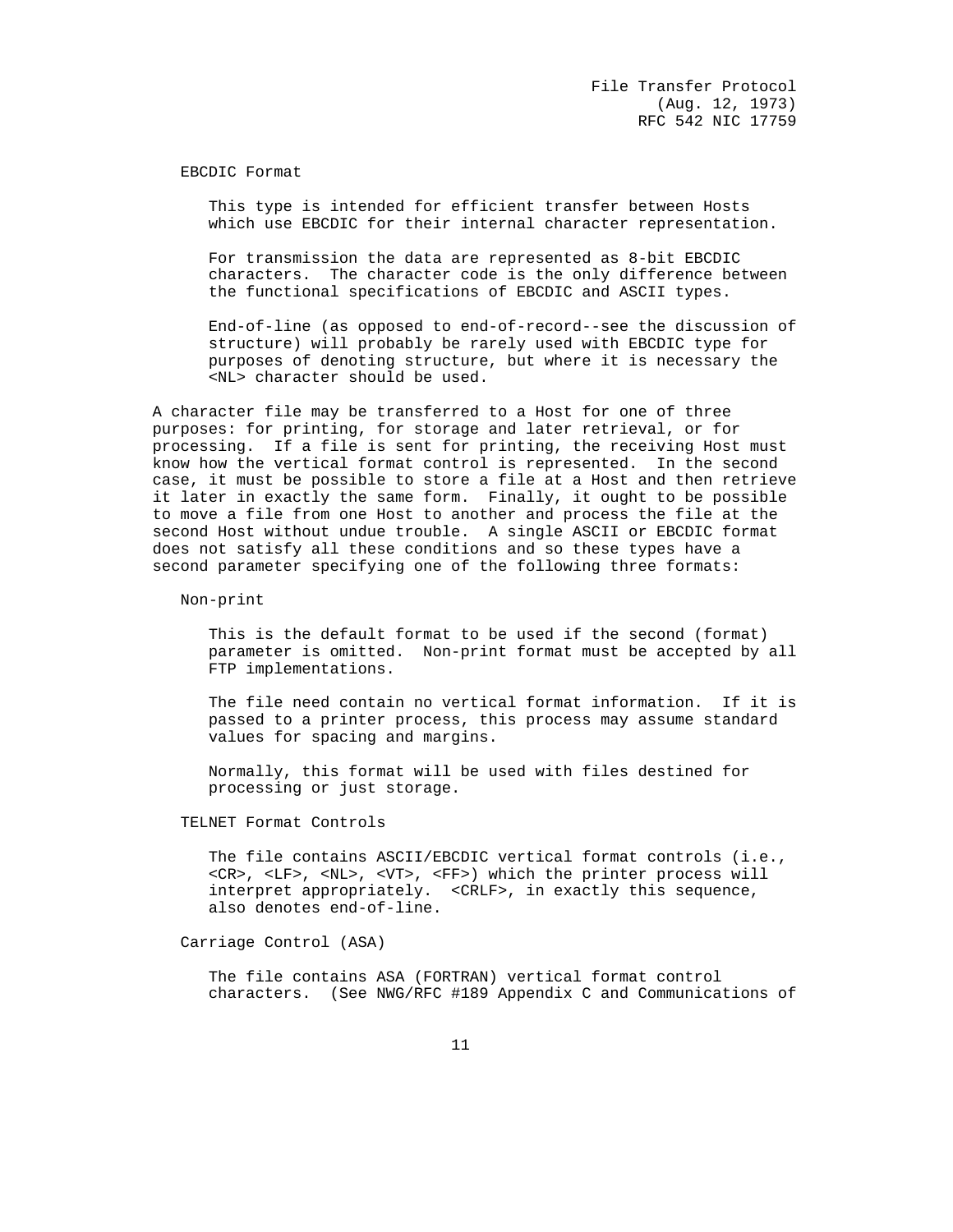the ACM, Vol. 7, No. 10, 606 (Oct. 1964)). In a line or a record, formatted according to the ASA Standard, the first character is not to be printed. Instead it should be used to determine the vertical movement of the paper which should take place before the rest of the record is printed. The ASA Standard specifies the following control characters:

 Character Vertical Spacing blank Move paper up one line 0 Move paper up two lines 1 Move paper to top of next page + No movement, i.e., overprint

 Clearly there must be some way for a printer process to distinguish the end of the structural entity. If a file has record structure (see below) this is no problem; records will be explicitly marked during transfer and storage. If the file has no record structure, the <CRLF> end-of-line sequence is used to separate printing lines, but these format effectors are overridden by the ASA controls.

#### Image

 The data are sent as contiguous bits which, for transfer, are packed into transfer bytes of the size specified in the BYTE command. The receiving site must store the data as contiguous bits. The structure of the storage system might necessitate the padding of the file (or of each record, for a record-structured file) to some convenient boundary (byte, word or block). This padding, which must be all zeroes, may occur only at the end of the file (or at the end of each record) and there must be a way of identifying the padding bits so that they may be stripped off if the file is retrieved. The padding transformation should be well publicized to enable a user to process a file at the storage site.

 Image type is intended for the efficient storage and retrieval of files and for the transfer of binary data. It is recommended that this type be accepted by all FTP implementations.

Local byte Byte size

 The data is transferred in logical bytes of the size specified by the obligatory second parameter, Byte size. The value of Byte size must be a decimal integer; there is no default value. The logical byte size is not necessarily the same as the transfer byte size. If there is a difference in byte sizes,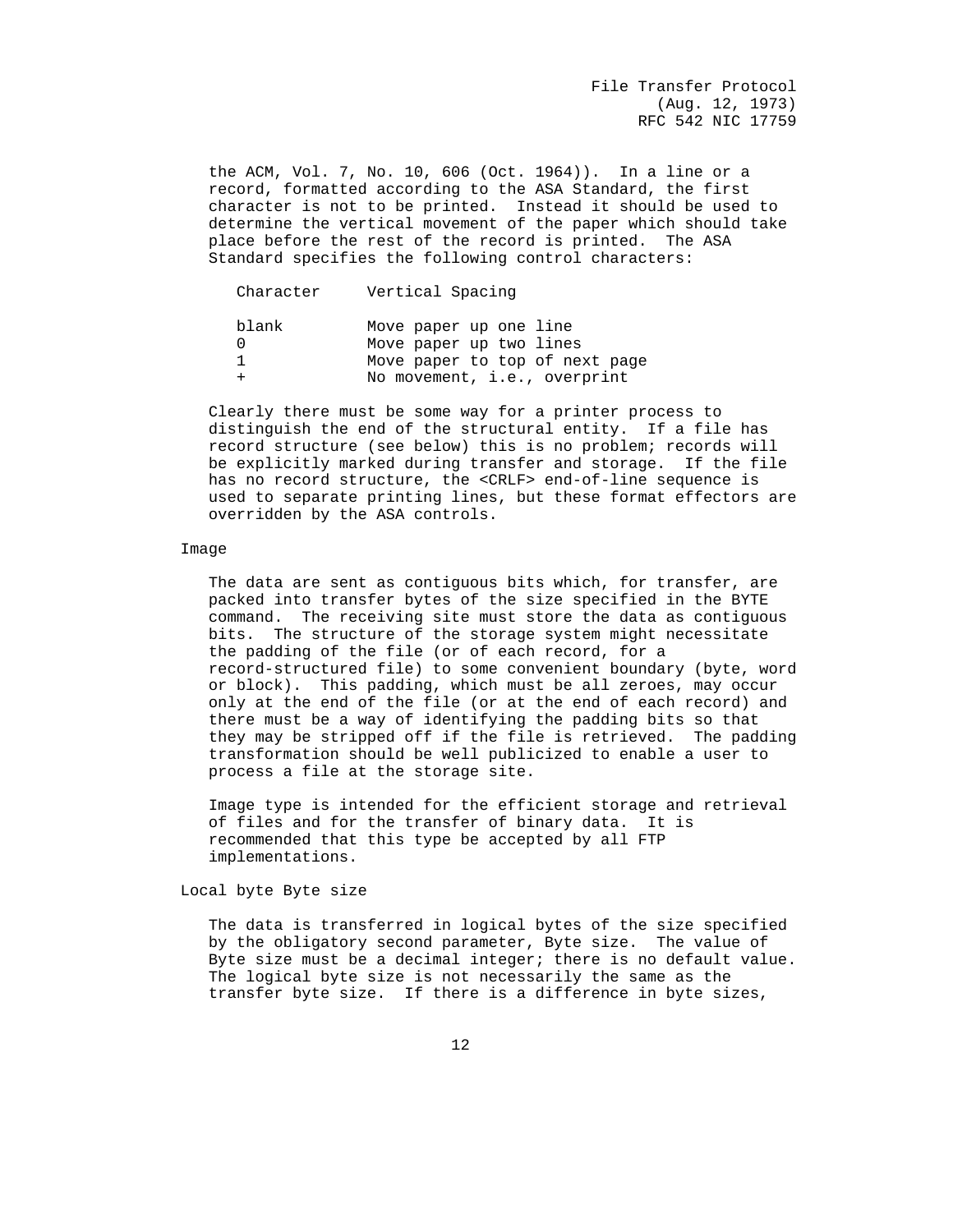then the logical bytes should be packed contiguously, disregarding transfer byte boundaries and with any necessary padding at the end.

 When the data reaches the receiving Host it will be transformed in a manner dependent on the logical byte size and the particular Host. This transformation must be invertible (that is an identical file can be retrieved if the same parameters are used) and should be well publicized by the FTP implementors.

 This type is intended for the transfer of structured data. For example, a user sending 36-bit floating-point numbers to a Host with a 32-bit word could send his data as Local byte with a logical byte size of 36. The receiving Host would then be expected to store the logical bytes so that they could be easily manipulated; in this example putting the 36-bit logical bytes into 64-bit double words should suffice.

 A note of caution about parameters: a file must be stored and retrieved with the same parameters if the retrieved version is to be identical to the version originally transmitted. Conversely, FTP implementations must return a file identical to the original if the parameters used to store and retrieve a file are the same.

 In addition to different representation types, FTP allows the structure of a file to be specified. Currently two file structures are recognized in FTP: file-structure, where there is no internal structure, and record-structure, where the file is made up of records. File-structure is the default, to be assumed if the STRUcture command has not been used but both structures must be accepted for "text" files (i.e., files with TYPE ASCII or EBCDIC) by all FTP implementations. The structure of a file will affect both the transfer mode of a file (see the Section on Transmission Modes) and the interpretation and storage of the file.

 The "natural" structure of a file will depend on which Host stores the file. A source-code file will usually be stored on an IBM 360 in fixed length records but on a PDP-10 as a stream of characters partitioned into lines, for example by <CRLF>. If the transfer of files between such disparate sites is to be useful, there must be some way for one site to recognize the other's assumptions about the file.

 With some sites being naturally file-oriented and others naturally record-oriented there may be problems if a file with one structure is sent to a Host oriented to the other. If a text file is sent with record-structure to a Host which is file oriented, then that Host should apply an internal transformation to the file based on the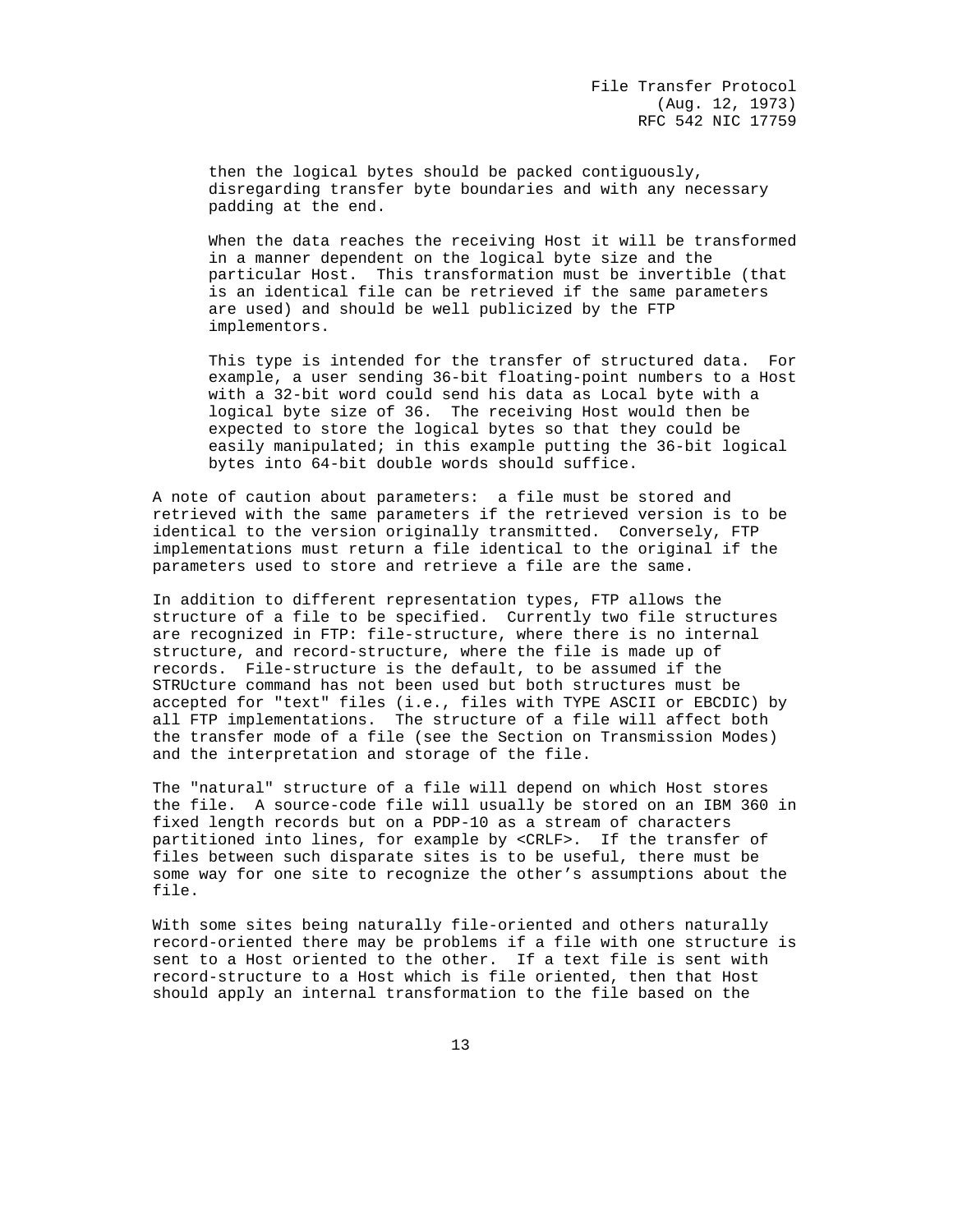record structure. Obviously this transformation should be useful but it must also be invertible so that an identical file may be retreieved using record structure.

 In the case of a file being sent with file-structure to a record-oriented Host, there exists the question of what criteria the Host should use to divide the file into records which can be processed locally. If this division is necessary the FTP implementation should use the end-of-line sequence, <CRLF> for ASCII, or <NL> for EBCDIC text files, as the delimiter. If an FTP implementation adopts this technique, it must be prepared to reverse the transformation if the file is retrieved with file-structure.

### ESTABLISHING DATA CONNECTIONS

 The mechanics of transferring data consists of setting up the data connection to the appropriate sockets and choosing the parameters for transfer--byte size and mode. Both the user and the server-DTPs have default data sockets; these are the two sockets (for send and receive) immediately following the standard ICP TELNET socket ,i.e.,  $(U+4)$  and  $(U+5)$  for the user-process and  $(S+2)$ ,  $(S+3)$  for the server. The use of default sockets will ensure the security of the data transfer, without requiring the socket information to be explicitly exchanged.

 The byte size for the data connection is specified by the BYTE command, or, if left unspecified, defaults to 8-bit bytes. This byte size is relevant only for the actual transfer of the data; it has no bearing on representation of the data within a Host's file system. The protocol does not require servers to accept all possible byte sizes. Since the use of various byte sizes is intended for efficiency of transfer, servers may implement only those sizes for which their data transfer is efficient including the default byte size of 8 bits.

 The passive data transfer process (this may be a user-DTP or a second server-DTP) shall "listen" on the data socket prior to sending a transfer request command. The FTP request command determines the direction of the data transfer and thus which data socket (odd or even) is to be used in establishing the connection. The server, upon receiving the transfer request, will initiate the data connection by RFC to the appropriate socket using the specified (or default) byte size. When the connection is opened, the data transfer begins between DTP's, and the server-PI sends a confirming reply to the user-PI.

 It is possible for the user to specify an alternate data socket by use of the SOCK command. He might want a file dumped on a TIP line printer or retrieved from a third party Host. In the latter case the user-PI sets up TELNET connections with both server-PI's and sends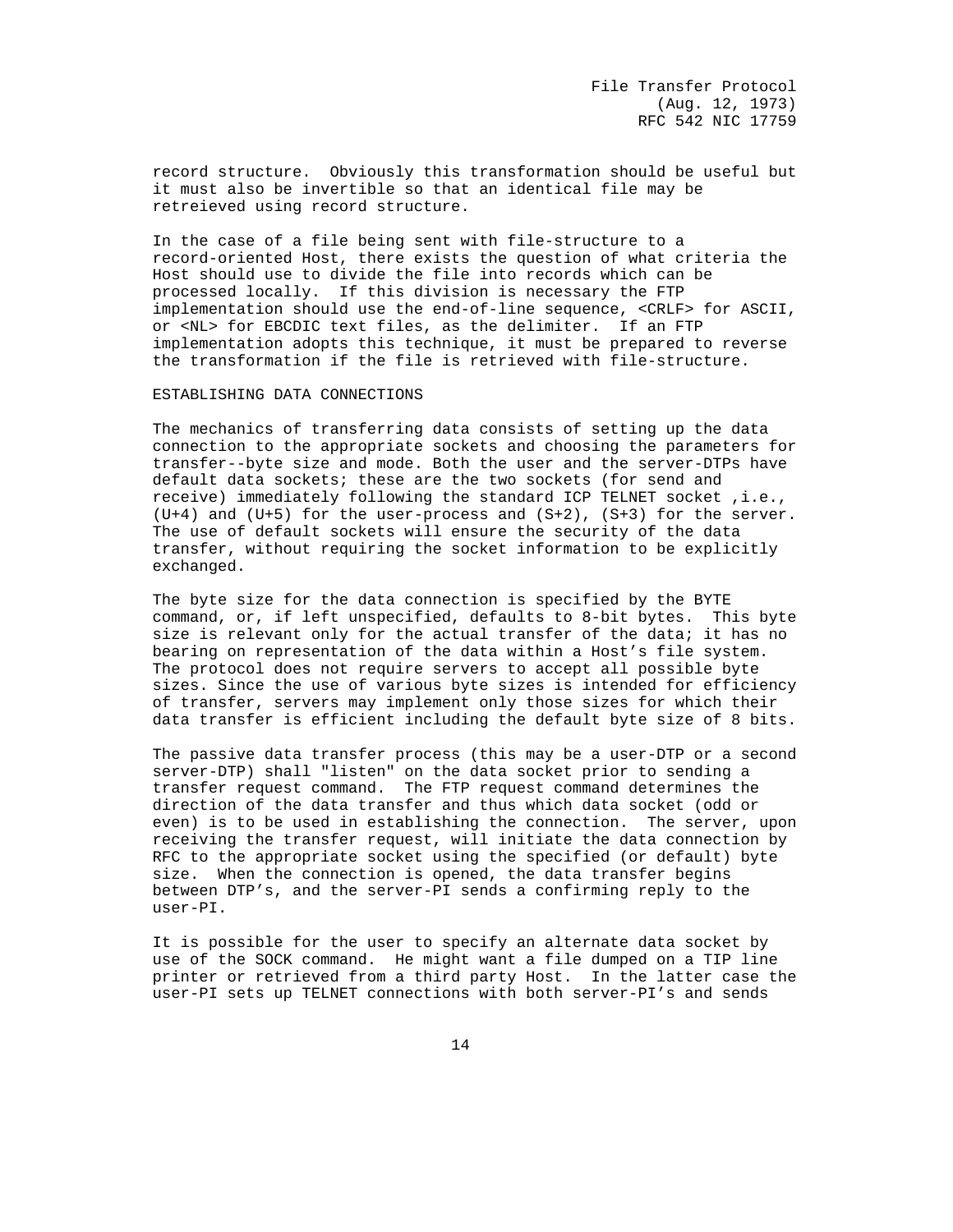each a SOCK command indicating the fixed data sockets of the other. One server is then told (by an FTP command) to "listen" for an RFC which the other will initiate and finally both are sent the appropriate transfer commands. The exact sequence of commands and replies sent between the user-controller and the servers is defined in the Section on FTP Replies.

 In general it is the server's responsibility to maintain the data connection--to initiate the RFC's and the closes. The exception to this is when the user-DTP is sending the data in a transfer mode that requires the connection to be closed to indicate EOF. The server MUST close the data connection under the following conditions:

- 1. The server has completed sending data in a transfer mode that requires a close to indicate EOF.
- 2. The server receives an ABORT command from the user.
- 3. The socket or byte size specification is changed by a command from the user.
- 4. The TELNET connections are closed legally or otherwise.
- 5. An irrecoverable error condition occurs.

 Otherwise the close is a server option, the exercise of which he must indicate to the user-process by an appropriate reply.

#### TRANSMISSION MODES

 The next consideration in transferring data is choosing the appropriate transmission mode. There are three modes: one which formats the data and allows for restart procedures; one which also compresses the data for efficient transfer; and one which passes the data with little or no processing. In this last case the mode interacts with the structure attribute to determine the type of processing. In the compressed mode the representation type determines the filler byte.

 All data transfers must be completed with an end-of-file (EOF) which may be explicitly stated or implied by the closing of the data connection. For files with record structure, all the end-of-record markers (EOR) are explicit, including the final one.

 Note: In the rest of this section, byte means "transfer byte" except where explicitly stated otherwise.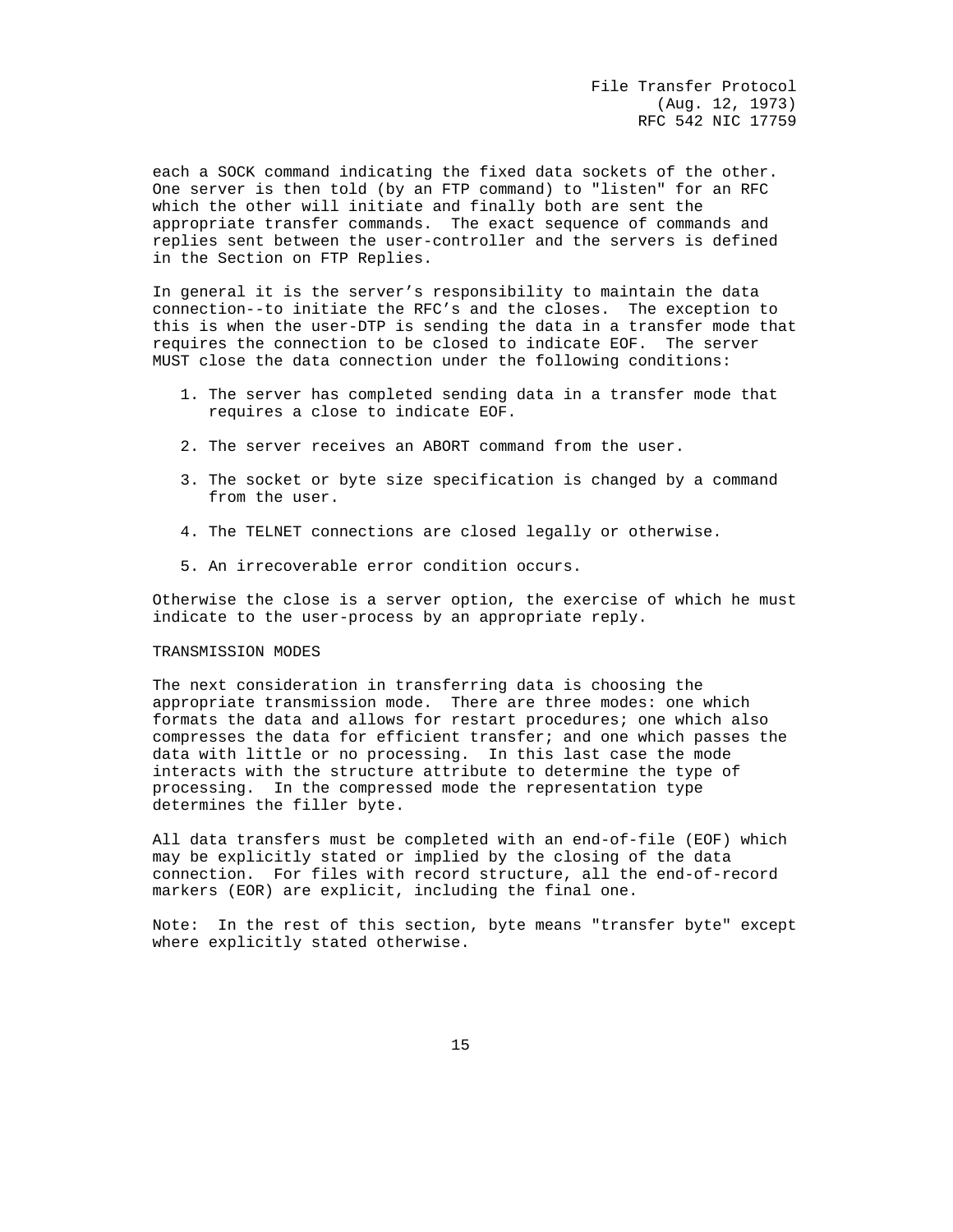The following transmission modes are defined in FTP:

Stream

 The data is transmitted as a stream of bytes. There is no restriction on the representation type used; record structures are allowed, in which case the transfer byte size must be at least 3 bits!

 In a record structured file EOR and EOF will each be indicated by a two-byte control code of whatever byte size is used for the transfer. The first byte of the control code will be all ones, the escape character. The second byte will have the low order bit on and zeroes elsewhere for EOR and the second low order bit on for EOF; that is, the byte will have value 1 for EOR and value 2 for EOF. EOR and EOF may be indicated together on the last byte transmitted by turning both low order bits on, i.e., the value 3. If a byte of all ones was intended to be sent as data, it should be repeated in the second byte of the control code.

 If the file does not have record structure, the EOF is indicated by the sending Host closing the data connection and all bytes are data bytes.

 For the purpose of standardized transfer, the sending Host will translate his internal end of line or end of record denotation into the representation prescribed by the transfer mode and file structure, and the receiving Host will perform the inverse translation to his internal denotation. An IBM 360 record count field may not be recognized at another Host, so the end of record information may be transferred as a two byte control code in Stream mode or as a flagged bit in a Block or Compressed mode descriptor. End of line in an ASCII or EBCDIC file with no record structure should be indicated by <CRLF> or <NL>, respectively. Since these transformations imply extra work for some systems, identical systems transferring non-record structured text files might wish to use a binary representation and stream mode for the transfer.

Block

 The file is transmitted as a series of data blocks preceded by one or more header bytes. The header bytes contain a count field, and descriptor code. The count field indicates the total length of the data block in bytes, thus marking the beginning of the next data block (there are no filler bits). The descriptor code defines: last block in the file (EOF) last block in the record (EOR), restart marker (see the Section on Error Recovery and Restart) or suspect data (i.e., the data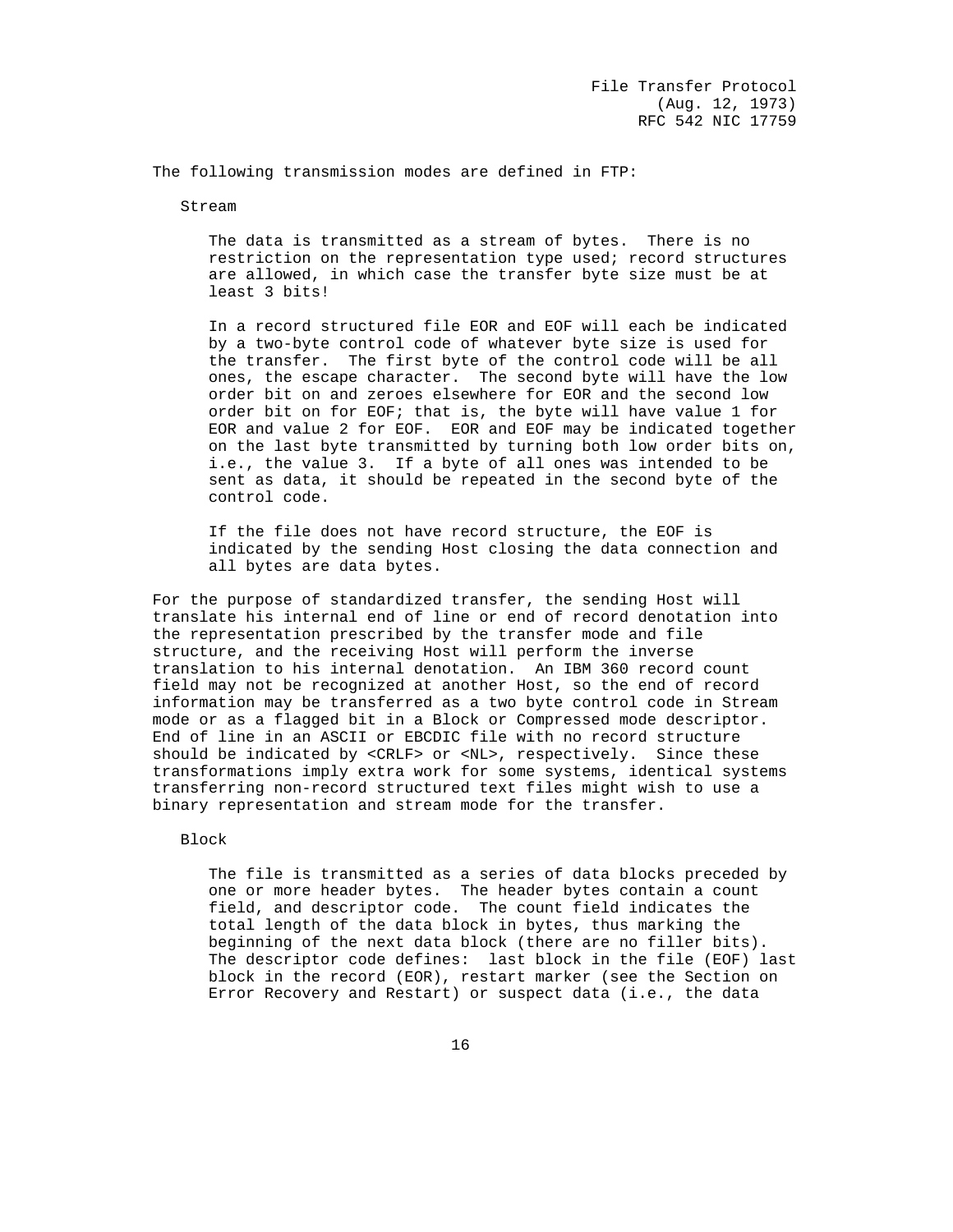being transferred is suspected of errors and is not reliable). This last code is NOT intended for error control within FTP. It is motivated by the desire of sites exchanging certain types of data (e.g., seismic or weather data) to send and receive all the data despite local errors (such as "magnetic tape read errors"), but to indicate in the transmission that certain portions are suspect). Record structures are allowed in this mode, and any representation type may be used. There is no restriction on the transfer byte size.

 The header consists of the smallest integral number of bytes whose length is greater than or equal to 24 bits. Only the LEAST significant 24 bits (right-justified) of header shall have information; the remaining most significant bits are "don't care" bits. Of the 24 bits of header information, the 16 low order bits shall represent byte count, and the 8 high order bits shall represent descriptor codes as shown below.

 Integral number of bytes greater than or equal to 24 bits -------------------------------------------------------- ! Don't care ! Descriptor ! Byte Count ! ! 0 to 231 bits ! 8 bits ! 16 bits ! --------------------------------------------------------

> The descriptor codes are indicated by bit flags in the descriptor byte. Four codes have been assigned, where each code number is the decimal value of the corresponding bit in the byte.

Code Meaning

- 128 End of data block is EOR
- 64 End of data block is EOF
- 32 Suspected errors in data block
- 16 Data block is a restart marker

 With this encoding more than one descriptor coded condition may exist for a particular block. As many bits as necessary may be flagged.

 The restart marker is embedded in the data stream as an integral number of 8-bit bytes representing printable characters in the language being used over the TELNET connection (e.g., default--NVT-ASCII). These marker bytes are right-justified in the smallest integral number of transfer bytes greater than or equal to 8 bits. For example, if the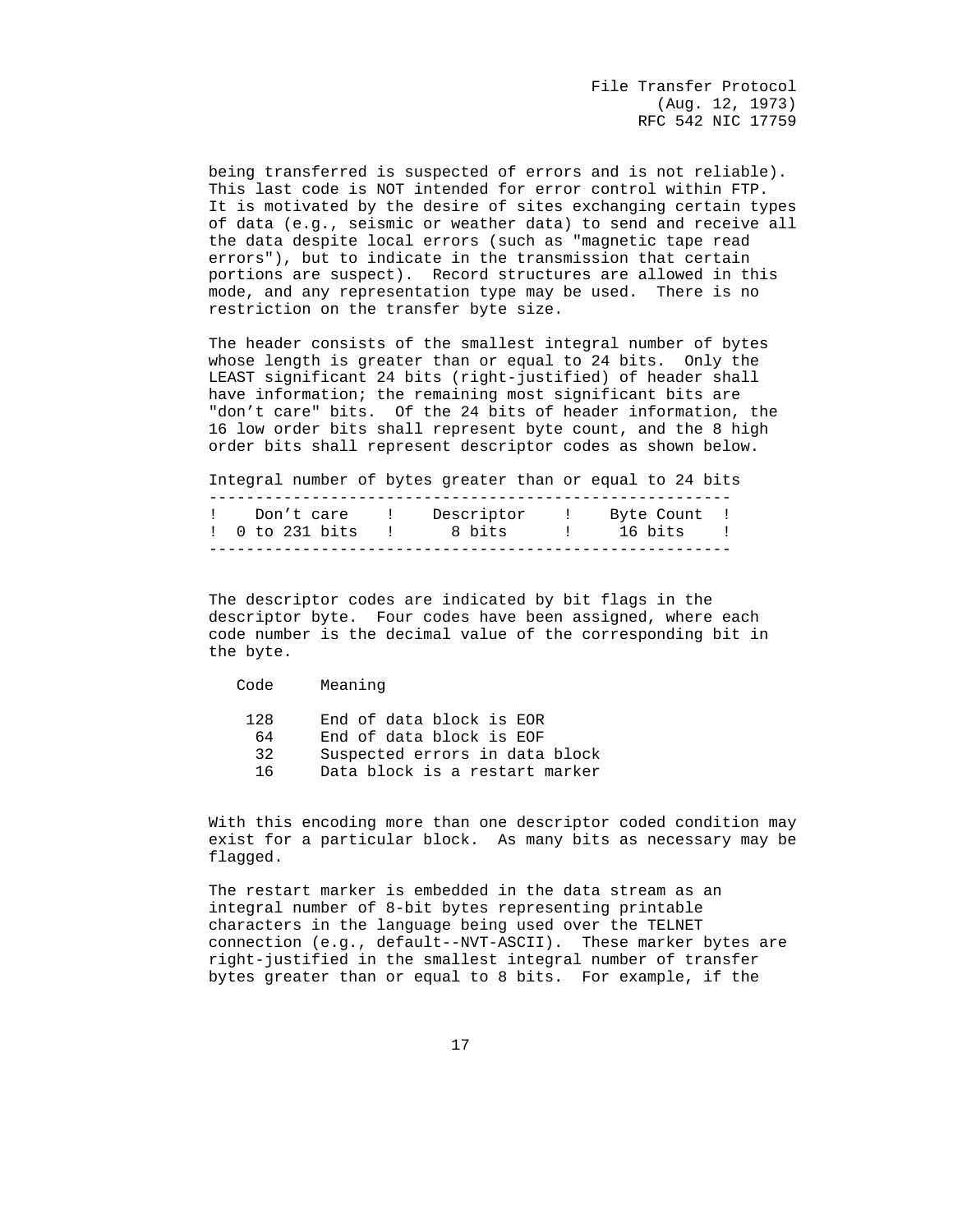byte size is 7 bits, the restart marker byte would be one byte right-justified per two 7-bit bytes as shown below:

|  |                                               | Two 7-bit bytes           |  |
|--|-----------------------------------------------|---------------------------|--|
|  | $\mathbf{L}$<br>$\mathbf{I}$ and $\mathbf{I}$ | Marker Char !<br>8 bits ! |  |
|  |                                               |                           |  |

 If the transfer byte size is 16 or more bits, the maximum possible number of complete marker bytes should be packed, right-justified, into each transfer byte. The restart marker should begin in the first marker byte. If there are any unused marker bytes, these should be filled with the character <SP> (Space, in the appropriate language). <SP> must not be used WITHIN a restart marker. For example, to transmit a six-character marker with a 36-bit transfer byte size, the following three 36-bit bytes would be sent:

 ------------------------------------------ ! Don't care !Descriptor! Byte count = 2 ! ! 12 bits ! code = 16! ! ------------------------------------------ ------------------------------------------ ! Marker ! Marker ! Marker ! Marker ! ! ! 8 bits ! 8 bits ! 8 bits ! 8 bits ! ------------------------------------------ ------------------------------------------ ! Marker ! Marker ! Space ! Space ! ! ! 8 bits ! 8 bits ! 8 bits ! 8 bits ! ------------------------------------------

## Compressed

 The file is transmitted as series of bytes of the size specified by the BYTE command. There are three kinds of information to be sent: regular data, sent in a byte string; compressed data, consisting of replications or filler; and control information, sent in a two-byte escape sequence. If the byte size is B bits and n>0 bytes of regular data are sent, these n bytes are preceded by a byte with the left-most bit set to 0 and the right-most B-1 bits containing the number n.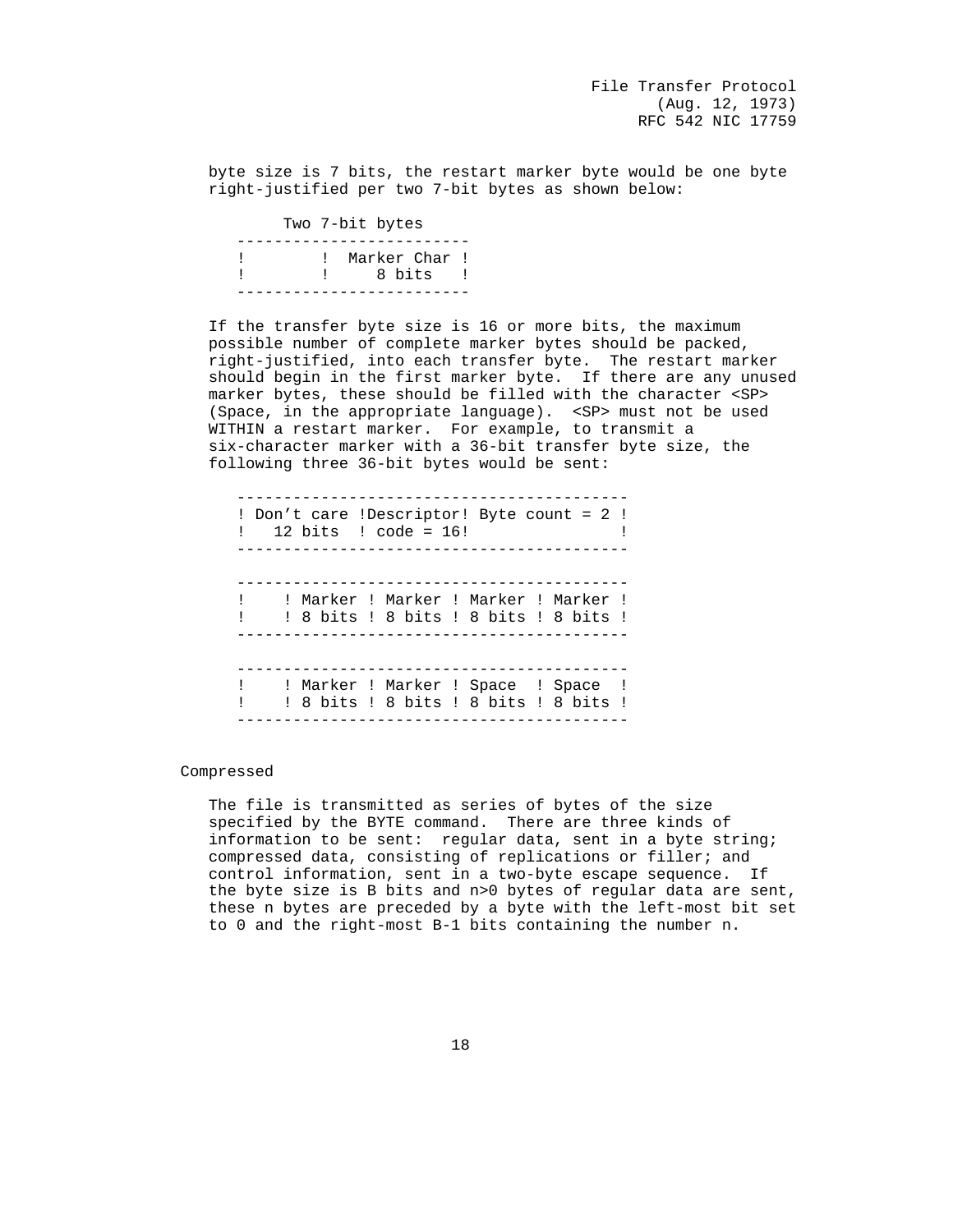1 B-1 B B ------- ------ ------ Byte string:  $!0! n! 1! d(1)!...!d(n)!$  ------- ------ ------  $\lambda$   $\lambda$  !---n bytes---! of data

> String of n data bytes  $d(1),..., d(n)$ Count n must be positive

 To compress a string of n replications of the data byte d, the following 2 bytes are sent:

 2 B-2 B --------------- ------ Replicated Byte: ! 1 0 ! n ! ! d ! --------------- ------

 A string of n filler bytes can be compressed into a single byte, where the filler byte varies with the representation type. If the type is ASCII or EBCDIC the filler byte is <SP> (Space, ASCII code 32., EBCDIC code 64). If the transfer byte size is not 8, the expanded byte string should be filled with 8-bit <SP> characters in the manner described in the definition of ASCII representation type (see the Section on Data Representation and Storage). If the type is Image or Local byte the filler is a zero byte.

 2 B-2 --------------- Filler String: ! 1 1 ! n ! ---------------

 The escape sequence is a double byte, the first of which is the escape byte (all zeroes) and the second of which contains descriptor codes as defined in Block mode. This implies that the byte size must be at least 8 bits, which is not much of a restriction for efficiency in this mode. The descriptor codes have the same meaning as in Block mode and apply to the succeeding string of bytes.

 Compressed mode is useful for obtaining increased bandwidth on very large network transmissions at a little extra CPU cost. It is most efficient when the byte size chosen is that of the word size of the transmitting Host, and can be most effectively used to reduce the size of printer files such as those generated by RJE Hosts.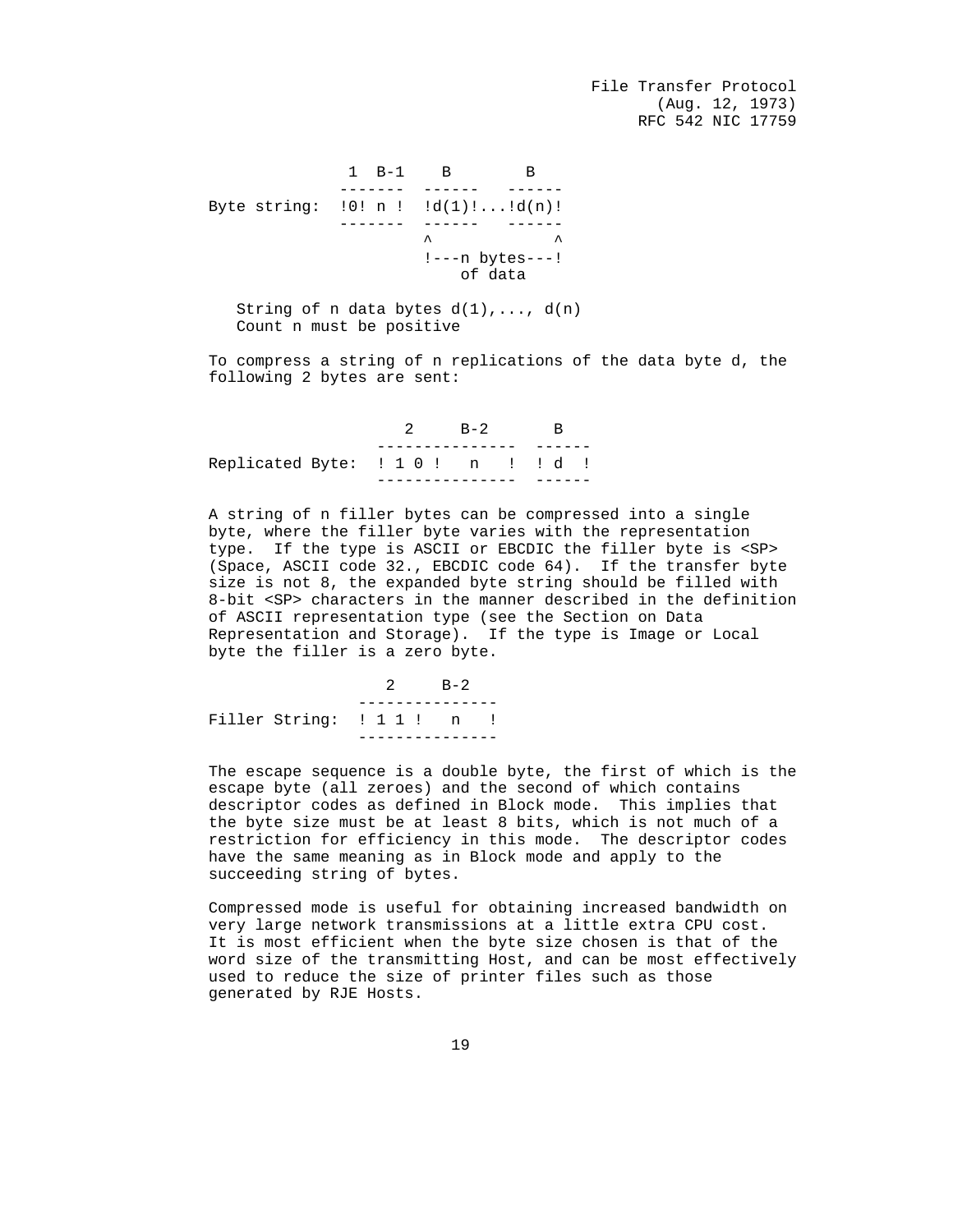## ERROR RECOVERY AND RESTART

 There is no provision for detecting bits lost or scrambled in data transfer. This issue is perhaps handled best at the NCP level where it benefits most users. However, a restart procedure is provided to protect users from gross system failures (including failures of a Host, an FTP-process, or the IMP subnet).

 The restart procedure is defined only for the block and compressed modes of data transfer. It requires the sender of data to insert a special marker code in the data stream with some marker information. The marker information has meaning only to the sender, but must consist of printable characters in the default or negotiated language of the TELNET connection. The marker could represent a bit-count, a record-count, or any other information by which a system may identify a data checkpoint. The receiver of data, if it implements the restart procedure, would then mark the corresponding position of this marker in the recieving system, and return this information to the user.

 In the event of a system failure, the user can restart the data transfer by identifying the marker point with the FTP restart procedure. The following example illustrates the use of the restart procedure.

 The sender of the data inserts an appropriate marker block in the data stream at a convenient point. The receiving Host marks the corresponding data point in its file system and conveys the last known sender and receiver marker information to the user, either directly or over the TELNET connection in a 251 reply (depending on who is the sender). In the event of a system failure, the user or controller process restarts the server at the last server marker by sending a restart command with server's marker code as its argument. The restrart command is transmitted over the TELNET connection and is immediately followed by the command (such as RETR, STOR or LIST) which was being executed when the system failure occurred.

#### FILE TRANSFER FUNCTIONS

 The communication channel from the user-PI to the server-PI is established by ICP from the user to a standard server socket. The user protocol interpreter is responsible for sending FTP commands and interpreting the replies received; the server-PI interprets commands, sends replies and directs its DTP to set up the data connection and transfer the data. If the second party to the data transfer (the passive transfer process) is the user-DTP then it is governed through the internal protocol of the user-FTP Host; if it is a second server-DTP then it is governed by its PI on command from the user-PI.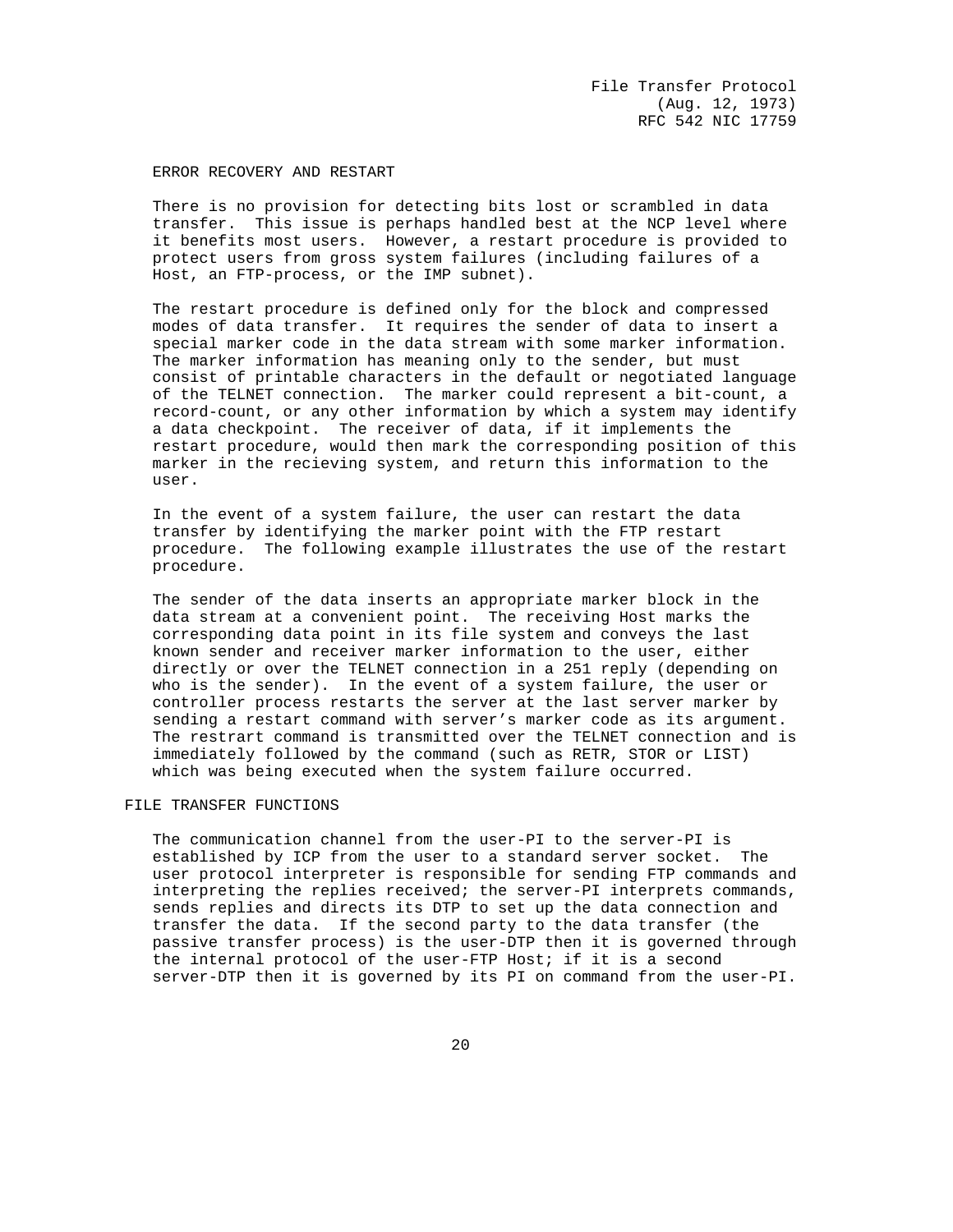FTP COMMANDS

 The File Transfer Protocol follows the specifications of the TELNET protocol for all communications over the TELNET connection - see NIC #7104. Since, in the future, the language used for TELNET communication may be a negotiated option, all references in the next two sections will be to the "TELNET language" and the corresponding "TELNET end of line code". Currently one may take these to mean NVT-ASCII and <CRLF>. No other specifications of the TELNET protocol will be cited.

 FTP commands are "TELNET strings" terminated by the "TELNET end of line code". The command codes themselves are alphabetic characters terminated by the character <SP> (Space) if parameters follow and TELNET-EOL otherwise. The command codes and the semantics of commands are described in this section; the detailed syntax of commands is specified in the Section on Commands, the reply sequences are discussed in the Section on Sequencing of Commands and Replies, and scenarios illustrating the use of commands are provided in the Section on Typical FTP Scenarios.

 FTP commands may be partitioned as those specifying access-control identifiers, data transfer parameters, or FTP service requests. Certain commands (such as ABOR, STAT, BYE) may be sent over the TELNET connections while a data transfer is in progress. Some servers may not be able to monitor the TELNET and data connections simultaneously, in which case some special action will be necessary to get the server's attention. The exact form of the "special action" is related to decisions currently under review by the TELNET committee; but the following ordered format is tentatively recommended:

- 1. User system inserts the TELNET "Interrupt Process" (IP) signal in the TELNET stream.
- 2. User system sends the TELNET "Synch" signal
- 3. User system inserts the command (e.g., ABOR) in the TELNET stream.
- 4. Server PI,, after receiving "IP", scans the TELNET stream for EXACTLY ONE FTP command.

 (For other servers this may not be necessary but the actions listed above should have no unusual effect.)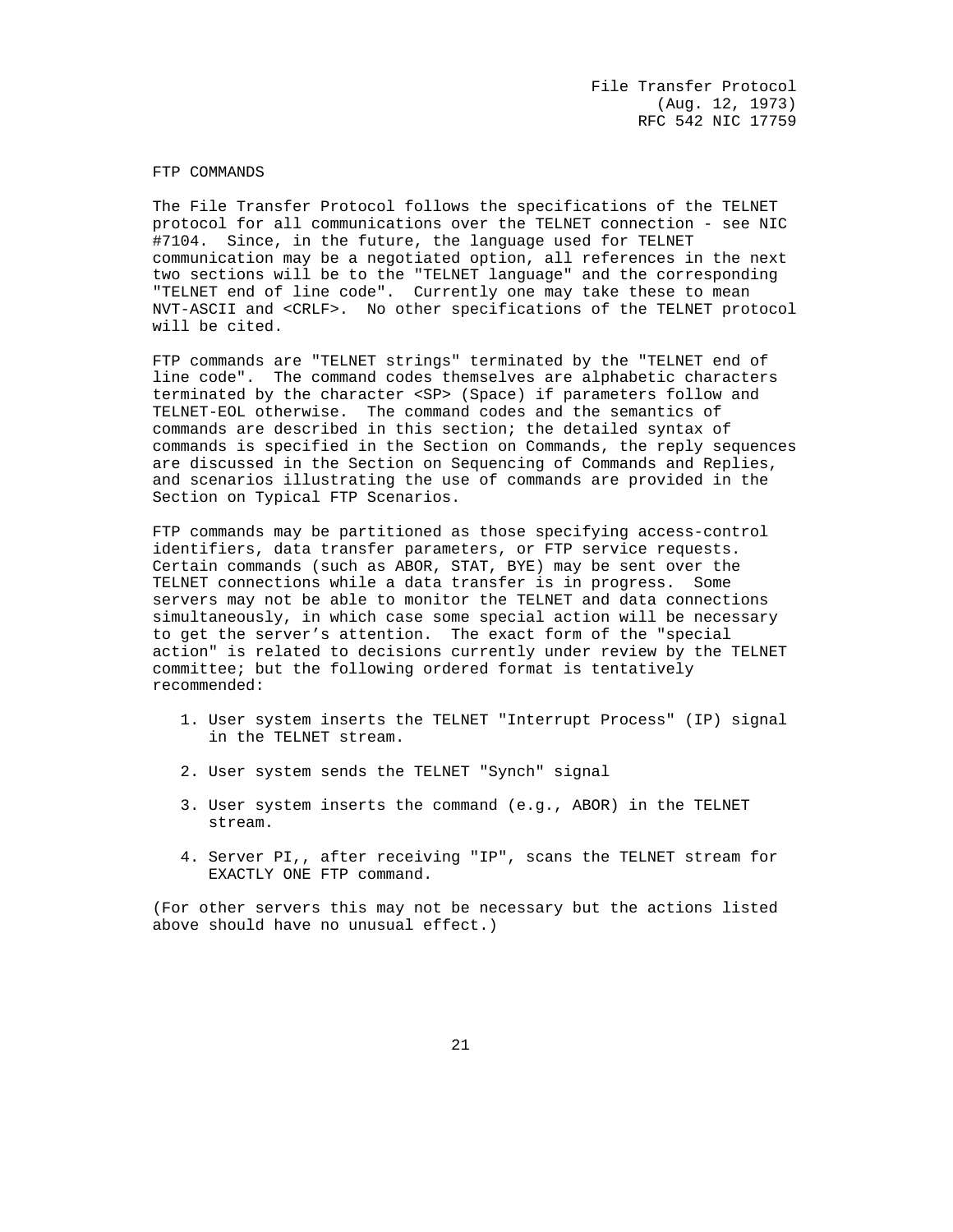ACCESS CONTROL COMMANDS

 The following commands specify access control identifiers (command codes are shown in parentheses).

USER NAME (USER)

 The argument field is a TELNET string identifying the user. The user identification is that which is required by the server for access to its file system. This command will normally be the first command transmitted by the user after the TELNET connections are made (some servers may require this). Additional identification information in the form of a password and/or an account command may also be required by some servers. Servers may allow a new USER command to be entered at any point in order to change the access control and/or accounting information. This has the effect of flushing any user, password, and account information already supplied and beginning the login sequence again. All transfer parameters are unchanged and any file transfer in progress is completed under the old acccount.

PASSWORD (PASS)

 The argument field is a TELNET string identifying the user's password. This command must be immediately preceded by the user name command, and, for some sites, completes the user's identification for access control. Since password information is quite sensitive, it is desirable in general to "mask" it or suppress typeout. It appears that the server has no foolproof way to achieve this. It is therefore the responsibility of the user-FTP process to hide the sensitive password information.

ACCOUNT (ACCT)

 The argument field is a TELNET string identifying the user's account. The command is not necessarily related to the USER command, as some sites may require an account for login and others only for specific access, such as storing files. In the latter case the command may arrive at any time. There are two reply codes to differentiate these cases for the automaton: when account information is required for login, the response to a successful PASSword command is reply code 331; then if a command other than ACCounT is sent, the server may remember it and return a 331 reply, prepared to act on the command after the account information is received; or he may flush the command and return a 433 reply asking for the account. On the other hand, if account information is NOT required for login, the reply to a successful PASSword command is 230; and if the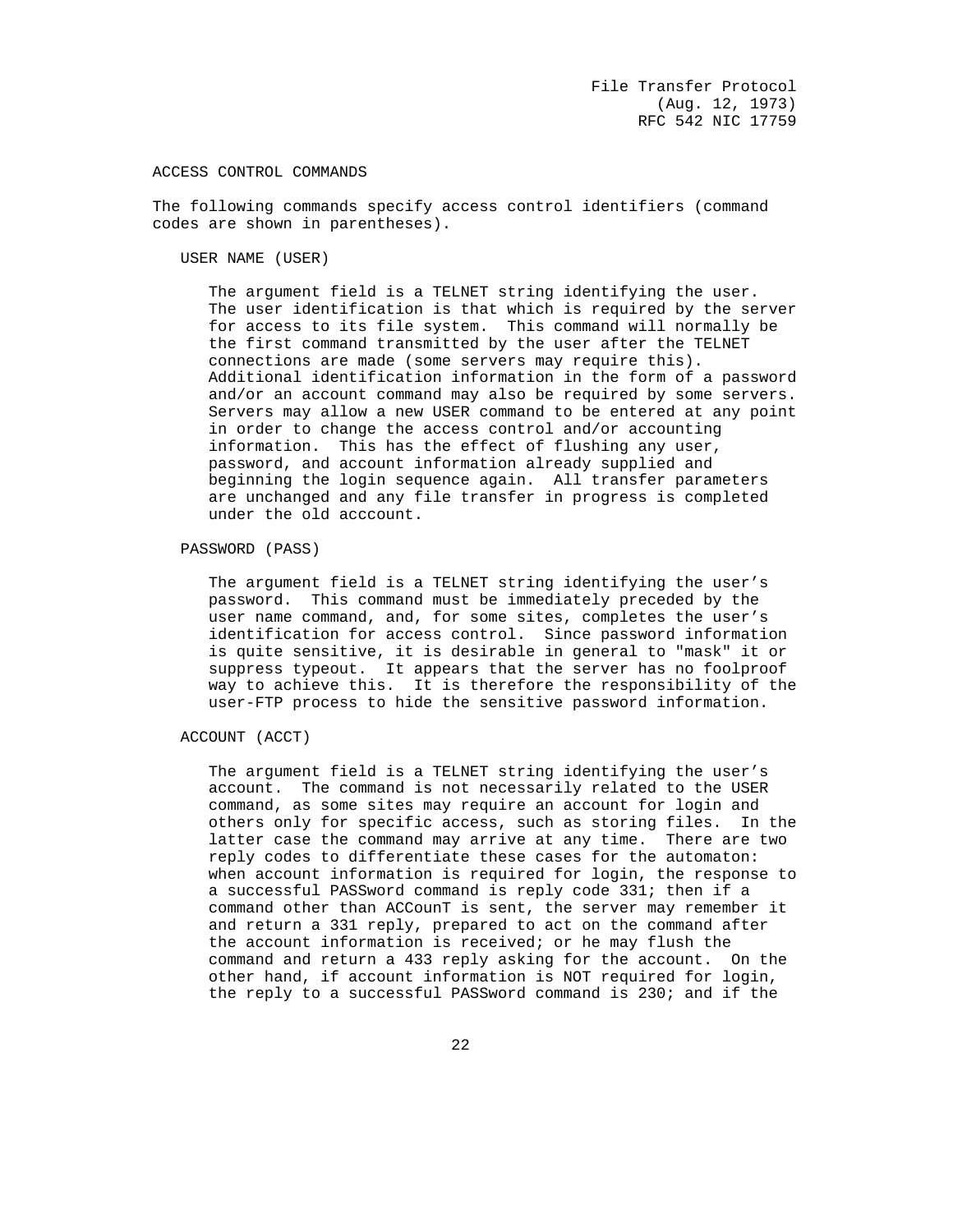information is needed for a command issued later in the dialogue, the server should return a 331 or 433 reply depending on whether he stores (pending receipt of the ACCounT command) or discards the command, respectively.

## REINITIALIZE (REIN)

 This command terminates a USER, flushing all I/O and account information, except to allow any transfer in progress to be completed. All parameters are reset to the default settings and the TELNET connection is left open. This is identical to the state in which a user finds himself immediately after the ICP is completed and the TELNET connections are opened. A USER command may be expected to follow.

## LOGOUT (BYE)

 This command terminates a USER and if file transfer is not in progress, the server closes the TELNET connection. If file transfer is in progress, the connection will remain open for result response and the server will then close it. If the user-process is transferring files for several USERs but does not wish to close and then reopen connections for each, then the REIN command should be used instead of BYE.

 An unexpected close on the TELNET connection will cause the server to take the effective action of an abort (ABOR) and a logout (BYE).

#### TRANSFER PARAMETER COMMANDS

 All data transfer parameters have default values, and the commands specifying data transfer parameters are required only if the default parameter values are to be changed. The default value is the last specified value, or if no value has been specified, the standard default value as stated here. This implies that the server must "remember" the applicable default values. The commands may be in any order except that they must precede the FTP service request. The following commands specify data transfer parameters.

BYTE SIZE (BYTE)

 The argument is a decimal integer (1 through 255) specifying the byte size for the data connection. The default byte size is 8 bits. A server may reject certain byte sizes that he has not implemented.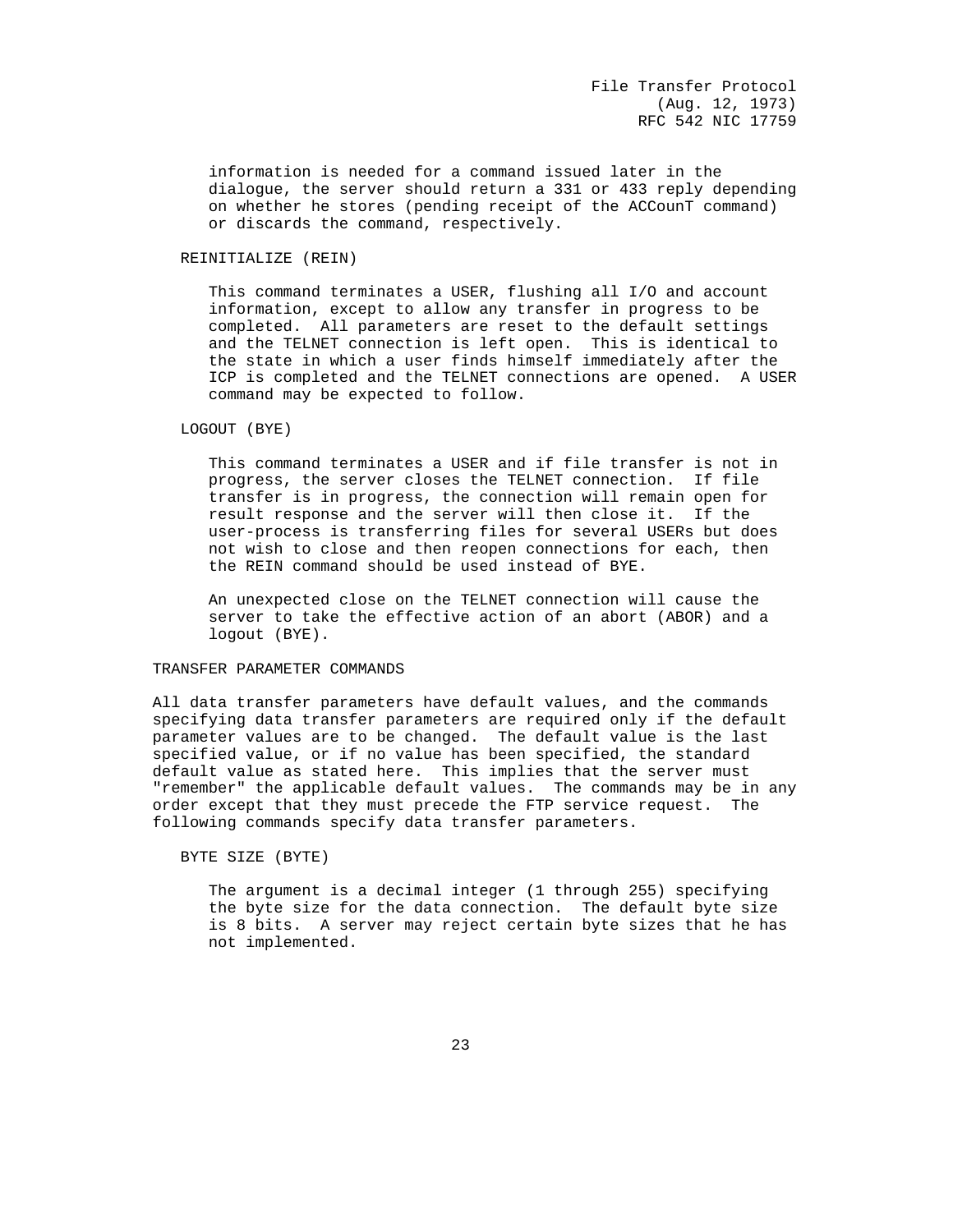#### DATA SOCKET (SOCK)

 The argument is a HOST-SOCKET specification for the data socket to be used in data connection. There may be two data sockets, one for transfer from the "active" DTP to the "passive" DTP and one for "passive" to "active". An odd socket number defines a send socket and an even socket number defines a receive socket. The default HOST is the user Host to which TELNET connections are made. The default data sockets are  $(U+4)$  and  $(U+5)$  where U is the socket number used in the TELNET ICP and the TELNET connections are on sockets (U+2) and (U+3). The server has fixed data sockets (S+2) and (S+3) as well, and under normal circimstances this command and its reply are not needed.

#### PASSIVE (PASV)

 This command requests the server-DTP to "listen" on both of his data sockets and to wait for an RFC to arrive for one socket rather than initiate one upon receipt of a transfer command. It is assumed the server has already received a SOCK command to indicate the foreign socket from which the RFC will arrive to ensure the security of the transfer.

## REPRESENTATION TYPE (TYPE)

 The argument specifies the representation type as described in the Section on Data Representation and Storage. Several types take a second parameter. The first parameter is denoted by a single TELNET character, as is the second Format parameter for ASCII and EBCDIC; the second parameter for local byte is a decimal integer to indicate Bytesize. The parameters are separated by a <SP> (Space, ASCII code 32.). The following codes are assigned for type:

 $\sqrt{2}$  /  $\sqrt{2}$  /  $\sqrt{2}$  /  $\sqrt{2}$  /  $\sqrt{2}$  /  $\sqrt{2}$  /  $\sqrt{2}$  /  $\sqrt{2}$  /  $\sqrt{2}$  /  $\sqrt{2}$  /  $\sqrt{2}$  /  $\sqrt{2}$  /  $\sqrt{2}$  /  $\sqrt{2}$  /  $\sqrt{2}$  /  $\sqrt{2}$  /  $\sqrt{2}$  /  $\sqrt{2}$  /  $\sqrt{2}$  /  $\sqrt{2}$  /  $\sqrt{2}$  /  $\sqrt{2}$  / A - ASCII ! ! N - Non-print !-><-! T - TELNET format effectors E - EBCDIC! ! C - Carriage Control (ASA)  $\overline{1}$   $\overline{1}$   $\overline{1}$   $\overline{1}$   $\overline{1}$   $\overline{1}$   $\overline{1}$   $\overline{1}$   $\overline{1}$   $\overline{1}$   $\overline{1}$   $\overline{1}$   $\overline{1}$   $\overline{1}$   $\overline{1}$   $\overline{1}$   $\overline{1}$   $\overline{1}$   $\overline{1}$   $\overline{1}$   $\overline{1}$   $\overline{1}$   $\overline{1}$   $\overline{1}$   $\overline{$ I - Image

L # - Local byte Bytesize

 The default representation type is ASCII Non-print. If the Format parameter is changed, and later just the first argument is changed, Format then returns to the Non-print default.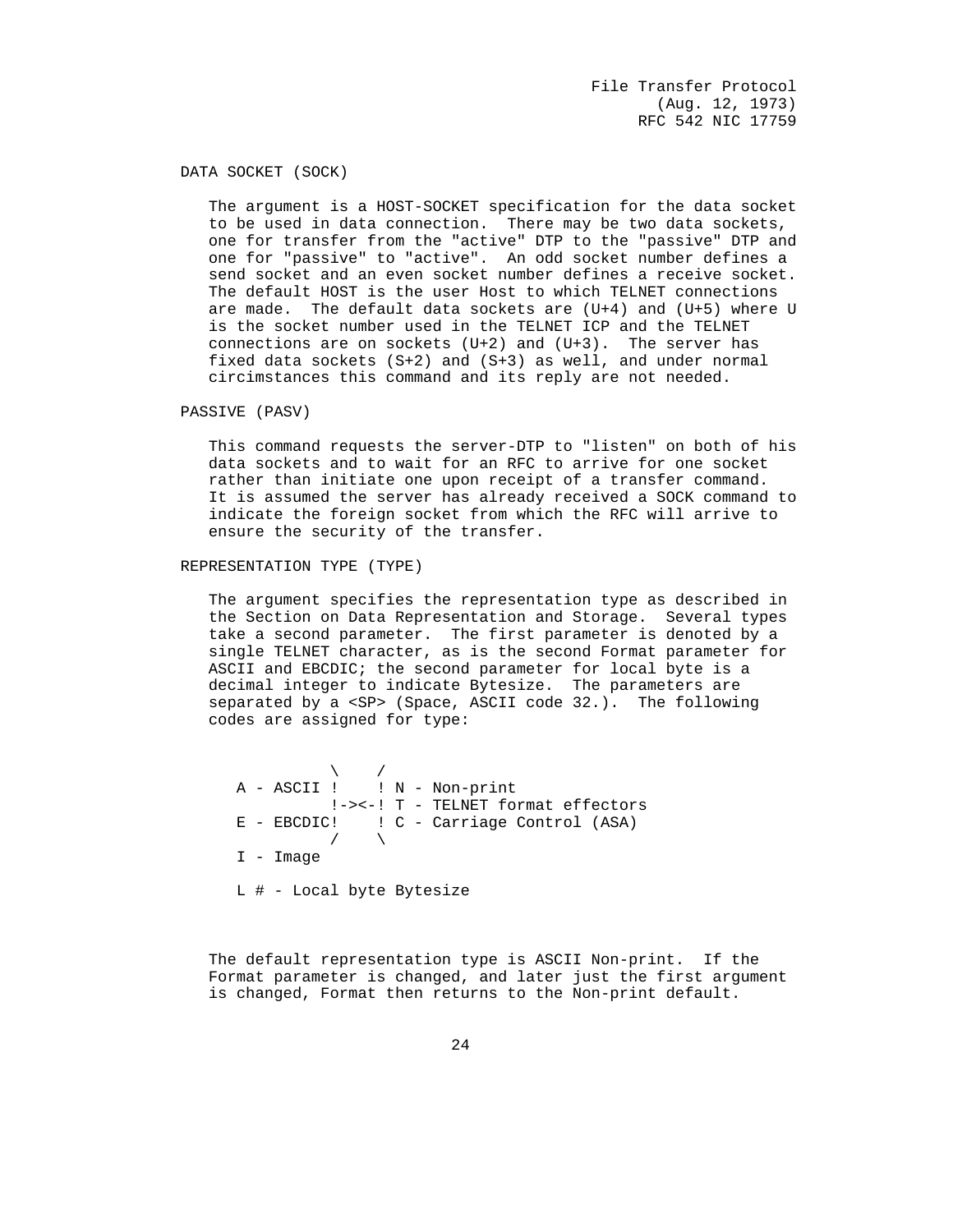## FILE STRUCTURE (STRU)

 The argument is a single TELNET character code specifying file structure described in the Section on Data Representation and Storage. The following codes are assigned for structure:

```
 F - File (no record structure)
 R - Record structure
```
The default structure is File (i.e., no records).

TRANSFER MODE (MODE)

 The argument is a single TELNET character code specifying the data transfer modes described in the Section on Transmission Modes. The following codes are assigned for transfer modes:

- S Stream
- B Block
- C Compressed

The default transfer mode is Stream.

## FTP SERVICE COMMANDS

 The FTP service commands define the file transfer or the file system function requested by the user. The argument of an FTP service command will normally be a pathname. The syntax of pathnames must conform to server site conventions (with standard defaults applicable), and the language conventions of the TELNET connection. The suggested default handling is to use the last specified device, directory or file name, or the standard default defined for local users. The commands may be in any order except that a "rename from" command must be followed by a "rename to" command and the restart command must be followed by the interrupted service command. The data, when transferred in response to FTP service commands, shall always be sent over the data connection, except for certain informative replies. The following commands specify FTP service requests:

RETRIEVE (RETR)

 This command causes the server-DTP to transfer a copy of the file, specified in the pathname, to the server- or user-DTP at the other end of the data connection. The status and contents of the file at the server site shall be unaffected.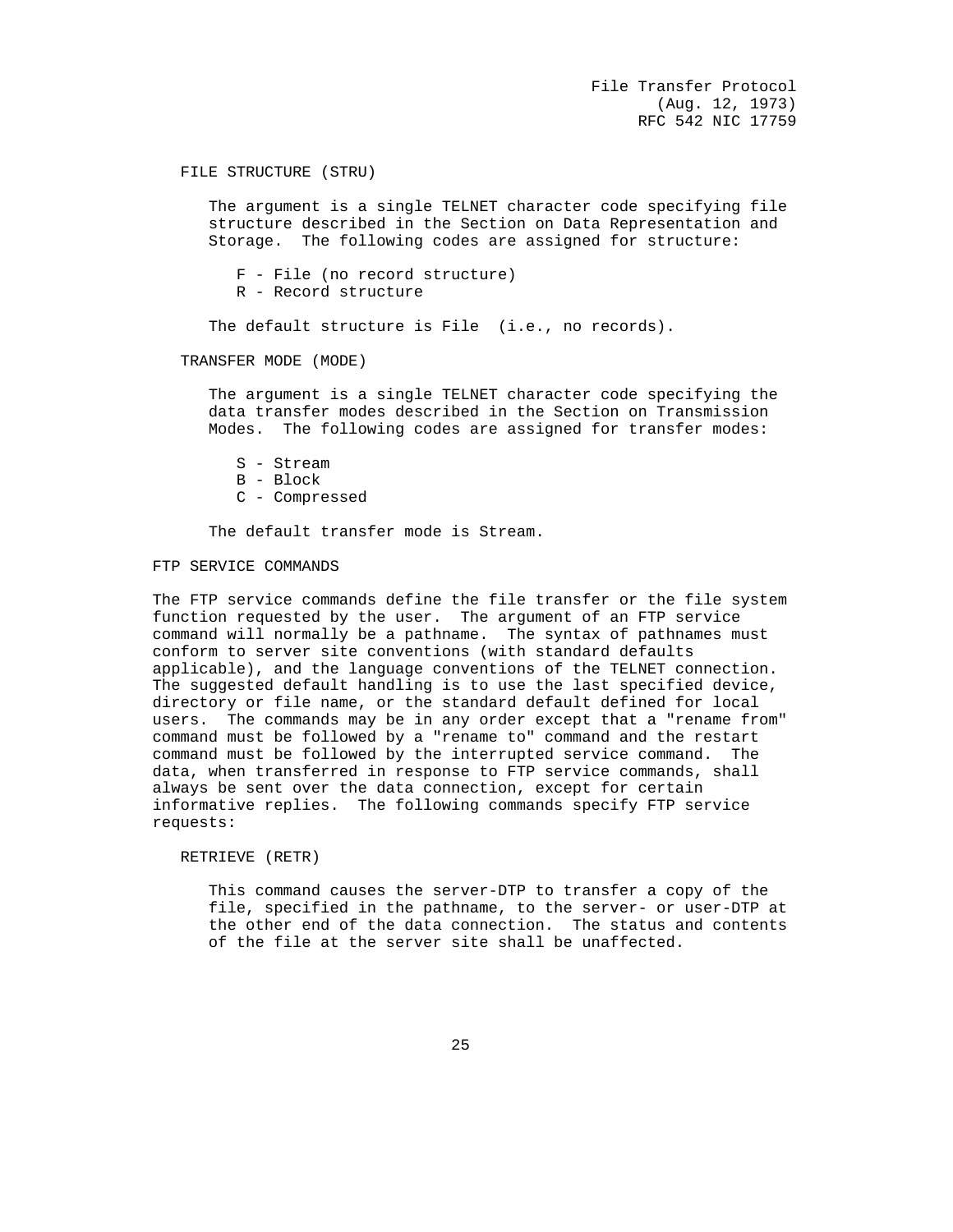### STORE (STOR)

 This command causes the server-DTP to accept the data transferred via the data connection and to store the data as a file at the server site. If the file specified in the pathname exists at the server site then its contents shall be replaced by the data being transferred. A new file is created at the server site if the file specified in the pathname does not already exist.

APPEND (with create) (APPE)

 This command causes the server-DTP to accept the data transferred via the data connection and to store the data in a file at the server site. If the file specified in the pathname exists at the server site, then the data shall be appended to that file; otherwise the file specified in the pathname shall be created at the server site.

## ALLOCATE (ALLO)

 This command may be required by some servers to reserve sufficient storage to accommodate the new file to be transferred. The argument shall be a decimal integer representing the number of bytes (using the logical byte size) of storage to be reserved for the file. For files sent with record structure a maximum record size (in logical bytes) might also be necessary; this is indicated by a decimal integer in a second argument field of the command. This second argument is optional, but when present should be separated from the first by the three TELNET characters <SP> R <SP>. This command shall be followed by a STORe or APPEnd command. The ALLO command should be treated as a NOOP (no operation) by those servers which do not require that the maximum size of the file be declared beforehand, and those servers interested in only the maximum record size should accept a dummy value in the first argument and ignore it.

## RESTART (REST)

 The argument field represents the server marker at which file transfer is to be restarted. This command does not cause file transfer but "spaces" over the file to the specified data checkpoint. This command shall be immediately followed by the appropriate FTP service command which shall cause file transfer to resume.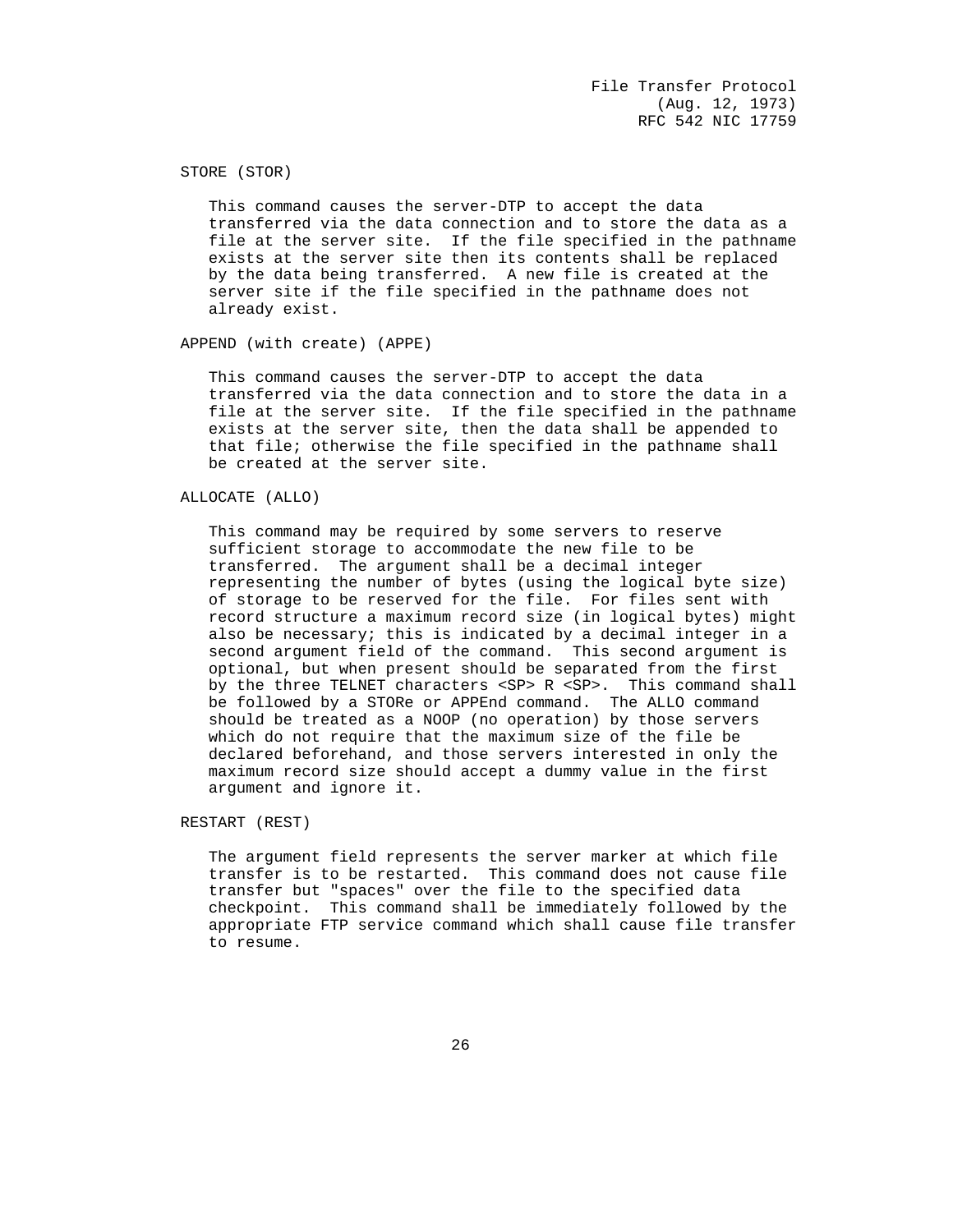RENAME FROM (RNFR)

 This command specifies the file which is to be renamed. This command must be immediately followed by a "rename to" command specifying the new file pathname.

RENAME TO (RNTO)

 This command specifies the new pathname of the file specified in the immediately preceding "rename from" command. Together the two commands cause a file to be renamed.

ABORT (ABOR)

 This command indicates to the server to abort the previous FTP service command and any associated transfer of data. The abort command may require "special action", as discussed in the Section on FTP Commands, to force recognition by the server. No action is to be taken if the previous command has been completed (including data transfer). The TELNET connections are not to be closed by the server, but the data connection must be closed. An appropriate reply should be sent by the server in all cases.

DELETE (DELE)

 This command causes the file specified in the pathname to be deleted at the server site. If an extra level of protection is desired (such as the query, "DO you really wish to delete?"), it should be provided by the user-FTP process.

LIST (LIST)

 This command causes a list to be sent from the server to the passive DTP. If the pathname specifies a directory, the server should transfer a list of files in the specified directory. If the pathname specifies a file then the server should send current information on the file. A null argument implies the user's current working or default directory. The data transfer is over the data connection in type ASCII or type EBCDIC. (The user must ensure that the TYPE is appropriately ASCII or EBCDIC).

NAME-LIST (NLST)

 This command causes a directory listing to be sent from server to user site. The pathname should specify a directory or other system-specific file group descriptor; a null argument implies the current directory. The server will return a stream of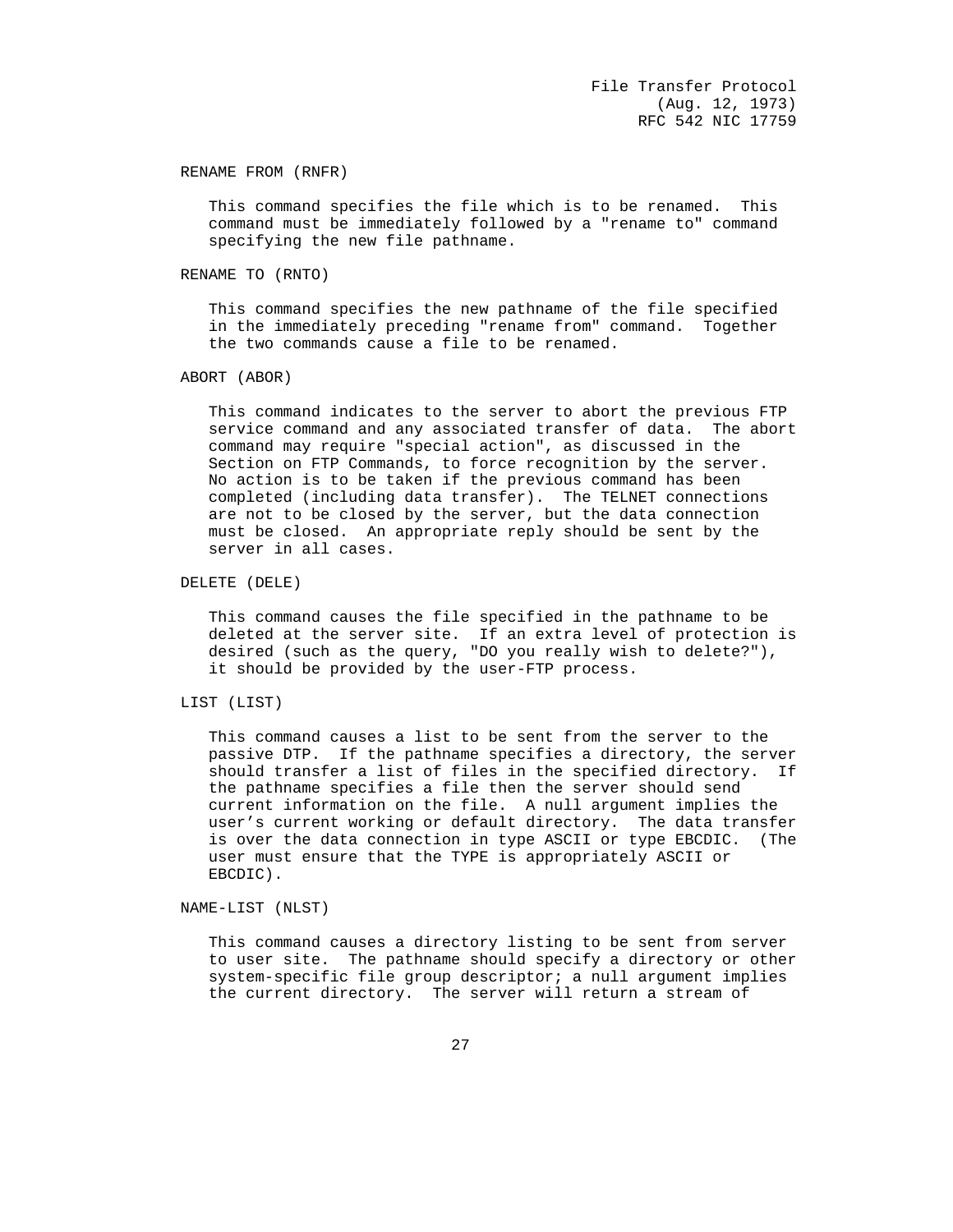names of files and no other information. The data will be transferred in ASCII or EBCDIC type over the data connection as valid pathname strings separated by <CRLF> or <NL>. (Again the user must ensure that the TYPE is correct.)

### SITE PARAMETERS (SITE)

 This command is used by the server to provide services specific to his system that are essential to file transfer but not sufficiently universal to be included as commands in the protocol. The nature of these services and the specification of their syntax can be stated in a reply to the HELP SITE command.

### STATUS (STAT)

 This command shall cause a status response to be sent over the TELNET connection in the form of a reply. The command may be sent during a file transfer (along with the TELNET IP and Synch signals--see the Section on FTP Commands) in which case the server will respond with the status of the operation in progress, or it may be sent between file transfers. In the latter case the command may have an argument field. If the argument is a pathname, the command is analogous to the "list" command except that data shall be trasferred over the TELNET connection. If a partial pathname is given, the server may respond with a list of file names or attributes associated with that specification. If no argument is given, the server should return general status information about the server FTP process. This should include current values of all transfer parameters and the status of connections.

## HELP (HELP)

 This command shall cause the server to send helpful information regarding its implementation status over the TELNET connection to the user. The command may take an argument (e.g., any command name) and return more specific information as a response. The reply is type Oxx, general system status. It is suggested that HELP be allowed before entering a USER command. The server may use this reply to specify site-dependent parameters, e.g., in response to HELP SITE.

#### NOOP (NOOP)

 This command does not affect any parameters or previously entered commands. It specifies no action other than that the server send a 200 reply.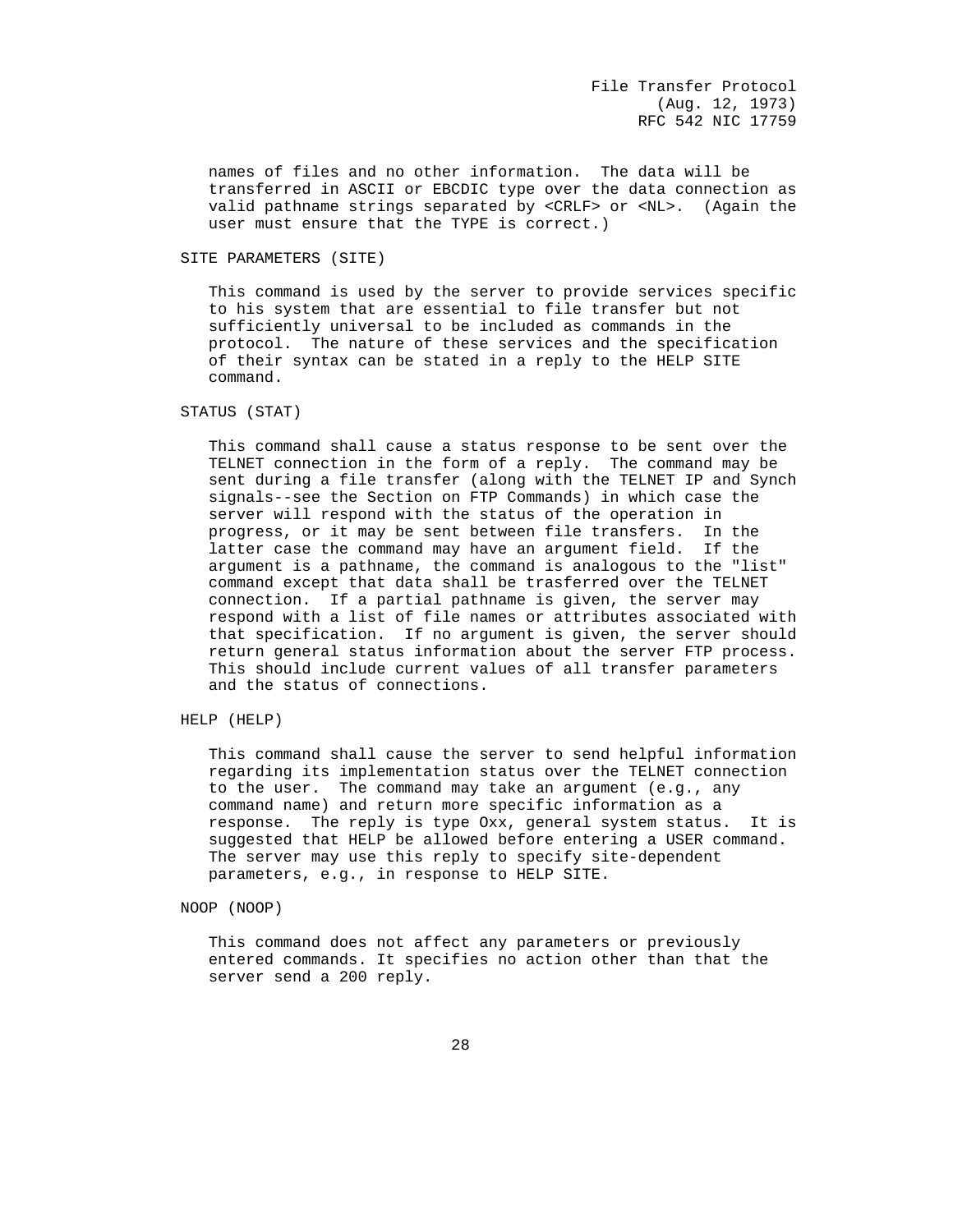### MISCELLANEOUS COMMANDS

 There are several functions that utilize the services of file transfer but go beyond it in scope. These are the Mail and Remote Job Entry functions. It is suggested that these become auxiliary protocols that can assume recognition of file transfer commands on the part of the server, i.e., they may depend on the core of FTP commands. The command sets specific to Mail and RJE will be given in separate documents.

 Commands that are closely related to file transfer but not proven essential to the protocol may be implemented by servers on an experimental basis. The command name should begin with an X and may be listed in the HELP command. The official command set is expandable from these experiments; all experimental commands or proposals for expanding the official command set should be announced via RFC. An example of a current experimental command is:

Change Working Directory (XCWD)

 This command allows the user to work with a different directory or dataset for file storage or retrieval without altering his login or accounting information. Transfer parameters are similarly unchanged. The argument is a pathname specifying a directory or other system dependent file group designator.

### FTP REPLIES

 The server sends FTP replies over the TELNET connection in response to user FTP commands. The FTP replies constitute the acknowledgment or completion code (including errors). The FTP-server replies are formatted for human or program interpretation. Single line replies consist of a leading three-digit numeric code followed by a space, followed by a one-line text explanation of the code. For replies that contain several lines of text, the first line will have a leading three-digit numeric code followed immediately by the character "-" (Hyphen, ASCII code 45), and possibly some text. All succeeding continuation lines except the last are constrained NOT to begin with three digits; the last line must repeat the numeric code of the first line and be followed immediately by a space. For example:

 100-First Line Continuation Line Another Line 100 Last Line

It is possible to nest (but not overlap) a reply withiin a multi-line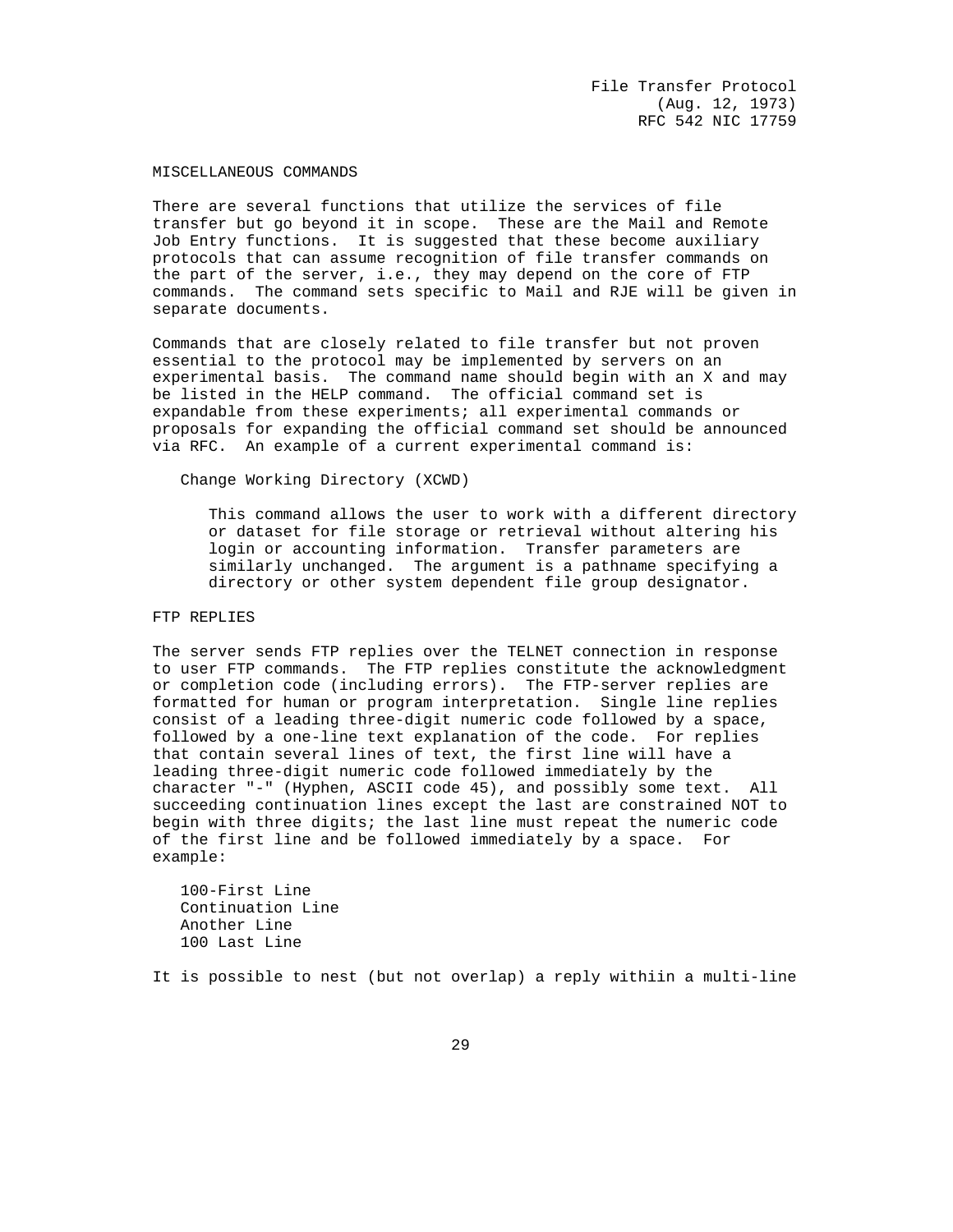reply. The same format for matched number-coded first and last lines holds.

 The numeric codes are assigned by groups and for ease of interpretation by programs in a manner consistent with other protocols such as the RJE protocol. The three digits of the code are to be interpreted as follows:

- 1. The first digit specifies type of response as indicated below:
	- 0xx These replies are purely informative and constitute neither a positive nor a negative acknowledgment.
	- 1xx Informative replies to status inquiries. These constitute a positive acknowledgment to the status command.
	- 2xx Positive acknowledgment of previous command or other successful action.
	- 3xx Incomplete information. Activity cannot proceed without further specification and input.
	- 4xx Unsuccessful reply. The request is correctly specified but the server is unsuccessful in correctly fulfilling it.
	- 5xx Incorrect or illegal command. The command or its parameters were invalid or incomplete from a syntactic viewpoint, or the command is inconsistent with a previous command. The command in question has been completely ignored.

6xx-9xx Reserved for future expansion.

- 2. The second digit specifies the general category to which the response refers:
	- x00-x29 General purpose replies, not assignable to other categories.
	- x3x Primary access. Informative replies to the "log-on" attempt.
	- x4x Secondary access. The primary server is commenting on its ability to access a secondary service.
	- x5x FTP results.
	- x6x RJE results.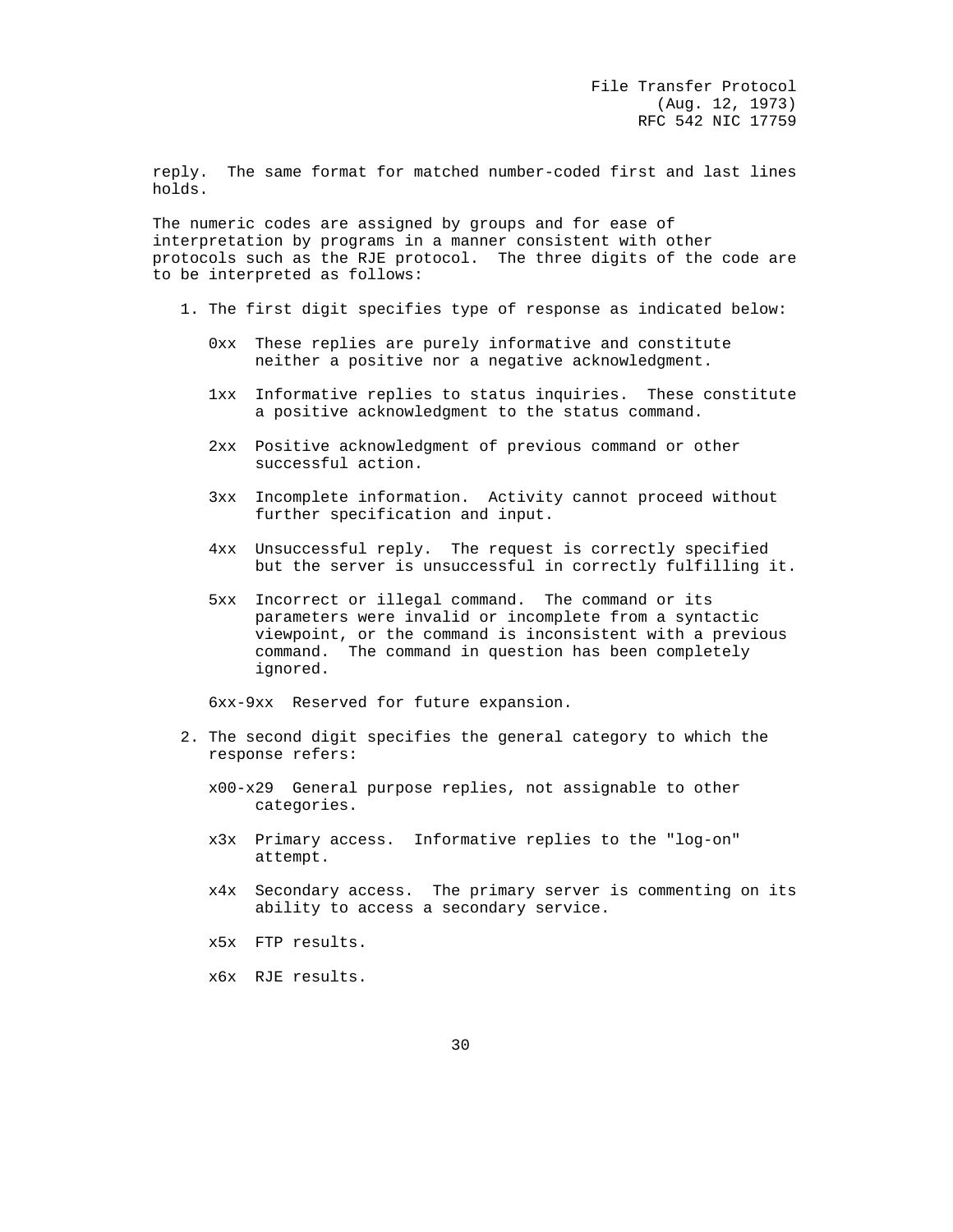x7x Mail Portocol results.

x8x-x9x Reserved for future expansion.

 3. The final digit specifies a particular message type. Since the code is designed for an automaton process to interpret, it is not necessary for every variation of a reply to have a unique number. Only the basic meaning of replies need have unique numbers. The text of a reply can explain the specific reason for that reply to a human user.

 Each TELNET line delimited by a numeric code and the TELNET EOL (or group of text lines bounded by coded lines) that is sent by the server is intended to be a complete reply message. It should be noted that the text of replies is intended for a human user. Only the reply codes and in some instances the first line of text are intended for programs.

The assigned reply codes relating to FTP are:

```
 000 Announcing FTP.
 010 Message from system operator.
 020 Exected delay.
030 Server availability information.
 050 FTP commentary or user information.
 100 System status reply.
 110 System busy doing...
 150 File status reply.
 151 Directory listing reply.
 200 Last command received correctly.
 201 An ABORT has terminated activity, as requested.
 202 Abort request ignored, no activity in progress.
 230 User is "logged in". May proceed.
 231 User is "logged out". Service terminated.
 232 Logout command noted, will complete when transfer done.
 233 User is "logged out". Parameters reinitialized.
 250 FTP file transfer started correctly.
 251 FTP Restart-marker reply.
   Text is: MARK yyyy = mmmm
      where 'yyyy' is user's data stream marker (yours)
      and mmmm is server's equivalent marker (mine)
    (Note the spaces between the markers and '=').
 252 FTP transfer completed correctly.
 253 Rename completed.
 254 Delete completed.
 257 Closing the data connection, transfer completed.
 300 Connection greeting message, awaiting input.
 301 Current command incomplete (no <CRLF> for long time).
 330 Enter password.
```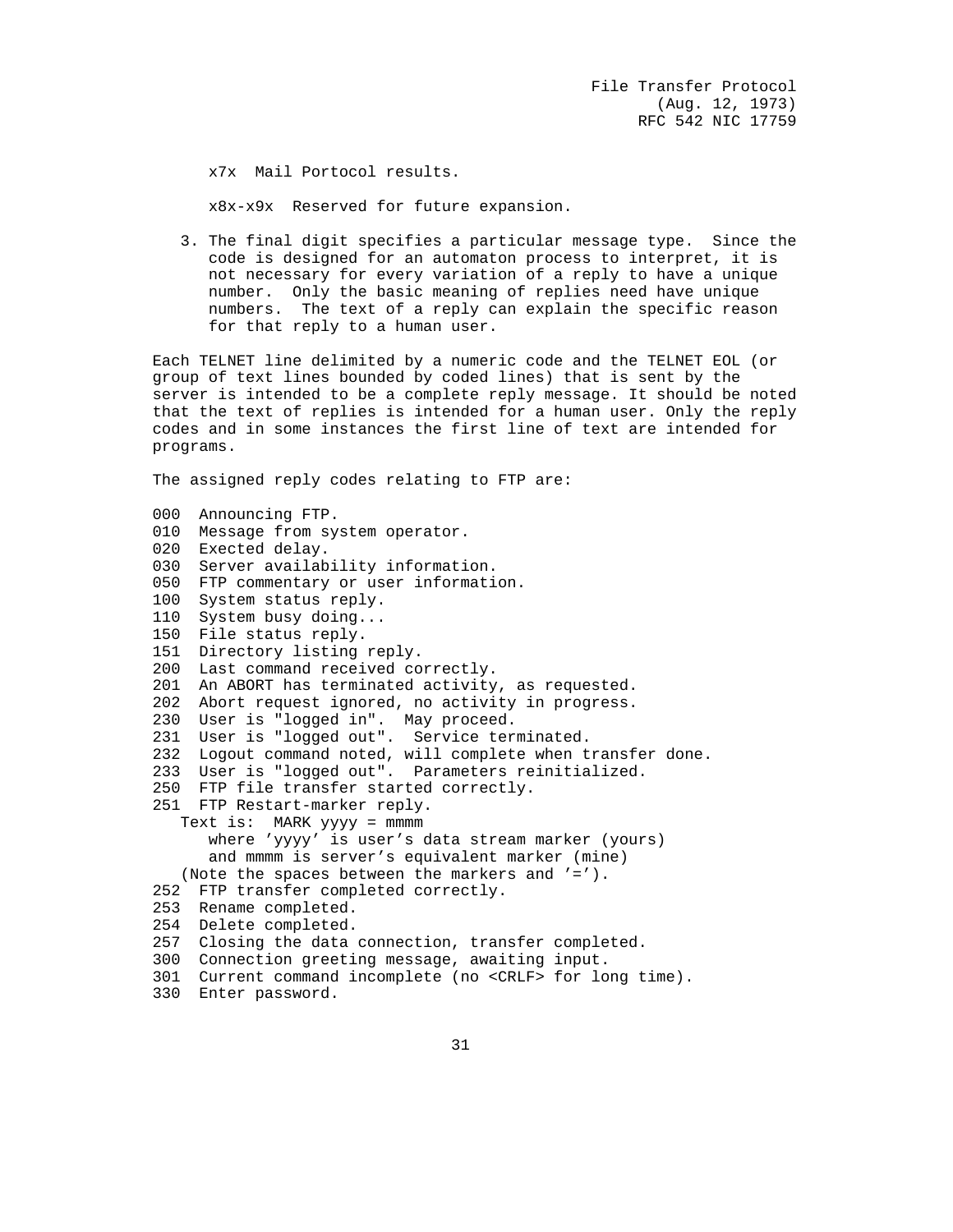331 Enter account (if account required as part of login sequence). 332 Login first, please. 400 This service not implemented. 401 This service not accepting users now, goodbye. 402 Command not implemented for requested value or action. 430 Log-on time or tries exceeded, goodbye. 431 Log-on unsuccessful. User and/or password invalid. 432 User not valid for this service. 433 Cannot transfer files without valid account. Enter account and resend command. 434 Log-out forced by operator action. Phone site. 435 Log-out forced by system problem. 436 Service shutting down, goodbye. 450 FTP: File not found. 451 FTP: File access denied to you. 452 FTP: File transfer incomplete, data connection closed. 453 FTP: File transfer incomplete, insufficient storage space. 454 FTP: Cannot connect to your data socket. 455 FTP: File system error not covered by other reply codes. 456 FTP: Name duplication; rename failed. 457 FTP: Transfer parameters in error. 500 Last command line completely unrecognized. 501 Syntax of last command is incorrect. 502 Last command incomplete, parameters missing. 503 Last command invalid (ignored), illegal parameter combination. 504 Last command invalid, action not possible at this time. 505 Last command conflicts illegally with previous command(s). 506 Last command not implemented by the server. 507 Catchall error reply. 550 Bad pathname specification (e.g., syntax error).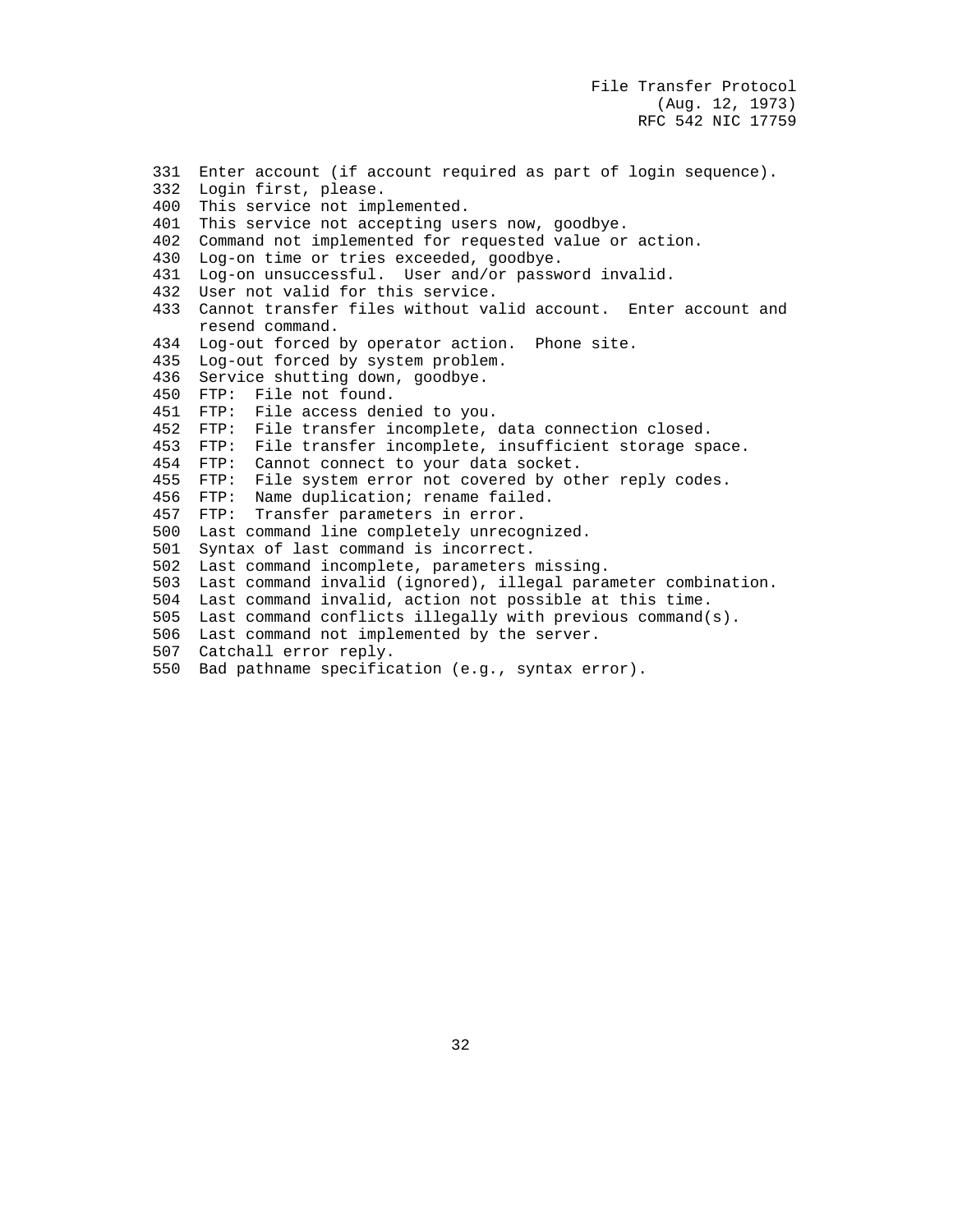#### DECLARATIVE SPECIFICATIONS

MINIMUM IMPLEMENTATION

 In order to make FTP workable without needless error messages, the following minimum implementation is required for servers:

```
 TYPE - ASCII Non-print
 MODE - Stream
 STRUCTURE - File
             Record
BYTE - 8 COMMANDS - USER, BYE, SOCK,
            TYPE, BYTE, MODE, STRU,
              for the default values
            RETR, STOR,
            NOOP.
```
The initial default values for transfer parameters are:

 TYPE - ASCII Non-print  $BYTE - 8$  MODE - Stream STRU - File

All Hosts must accept the above as the standard defaults.

## CONNECTIONS

 The server protocol interpreter shall "listen" on Socket 3. The user or user protocol interpreter shall initiate the full-duplex TELNET connections performing the ARPANET standard initial connection protocol (ICP) to server Socket 3. Server- and user- processes should follow the conventions of the TELNET protocol as specified in NIC #7104. Servers are under no obligation to provide for editing of command lines and may specify that it be done in the user Host. The command lines and may specify that it be done in the user Host. TELNET connections shall be closed by the server at the user's request after all transfers and replies are completed.

 The user-DTP must "listen" on the specified data sockets (send and/or receive); these may be the default user sockets  $(U+4)$  and  $(U+5)$  or a socket specified in the SOCK command. The server shall initiate the data connection from his own fixed sockets (S+2) and (S+3) using the specified user data socket and byte size (default - 8 bits). The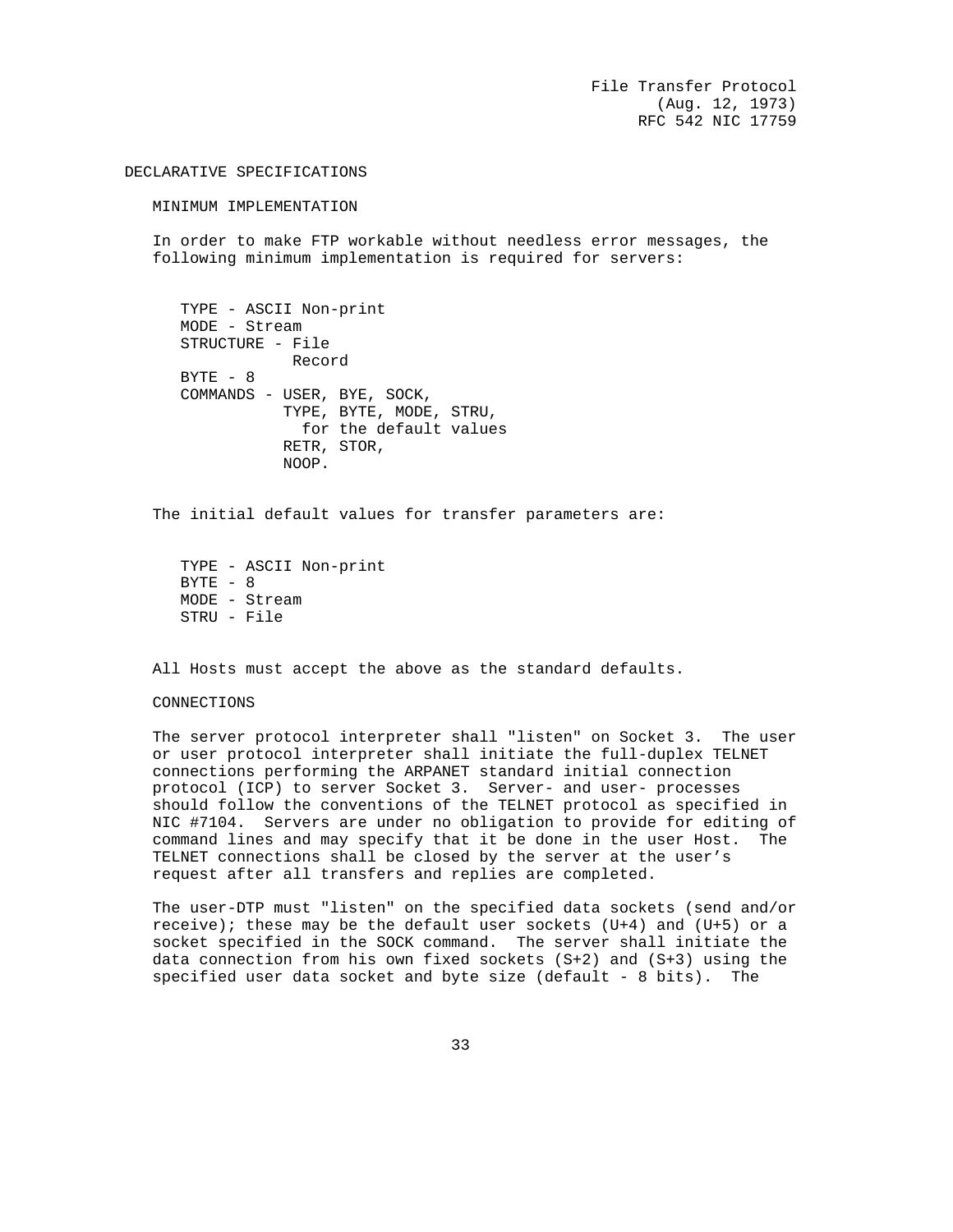direction of the transfer and the sockets used will be determined by the FTP service command.

 When data is to be transferred between two servers, A and B (refer to Figure 2), the user-PI, C, sets up TELNET connections with both server-PI's. He then sends A's fixed sockets, S(A), to B in a SOCK command and B's to A; replies are returned. One of the servers, say A, is then sent a PASV command telling him to "listen" on his data sockets rather than initiate an RFC when he receives a transfer service command. When the user-PI receives an acknowledgment to the PASV command, he may send (in either order) the corresponding service commands to A and B. Server B initiates the RFC and the transfer proceeds. The command-reply sequence is listed below where the messages are vertically synchronous but horizontally asynchronous:

| User-PI - Server A |                                | User-PI - Server B |                                |  |  |
|--------------------|--------------------------------|--------------------|--------------------------------|--|--|
|                    |                                |                    |                                |  |  |
| $C->A$ : ICP       |                                | $C->B$ : ICP       |                                |  |  |
|                    | $C->A$ : SOCK HOST-B, SKT-S(B) |                    | $C->B$ : SOCK HOST-A, SKT-S(A) |  |  |
|                    | $A->C$ : 200 Okay              |                    | $B->C$ : 200 Okay              |  |  |
| $C->A$ : PASV      |                                |                    |                                |  |  |
|                    | $A->C$ : 200 Okay              |                    |                                |  |  |
| $C->A$ : STOR      |                                | $C->B$ : RETR      |                                |  |  |

 The data connection shall be closed by the server under the conditions described in the Section on Establishing Data Connections. If the server wishes to close the connection after a transfer where it is not required, he should do so immediately after the file transfer is completed. He should not wait until after a new transfer command is received because the user-process will have already tested the data connection to see if it needs to do a "listen"; (recall that the user must "listen" on a closed data socket BEFORE sending the transfer request). To prevent a race condition here, the server sends a secondary reply (257) after closing the data connection (or if the connection is left open, a "file transfer completed" reply (252) and the user-PI should wait for one of these replies before issuing a new transfer command.

#### COMMANDS

 The commands are TELNET character string transmitted over the TELNET connections as described in the Section on FTP Commands. The command functions and semantics are described in the Section on Access Control Commands, Transfer Parameter Commands, FTP Service Commands, and Miscellaneous Commands. The command syntax is specified here.

The commands begin with a command code followed by an argument field.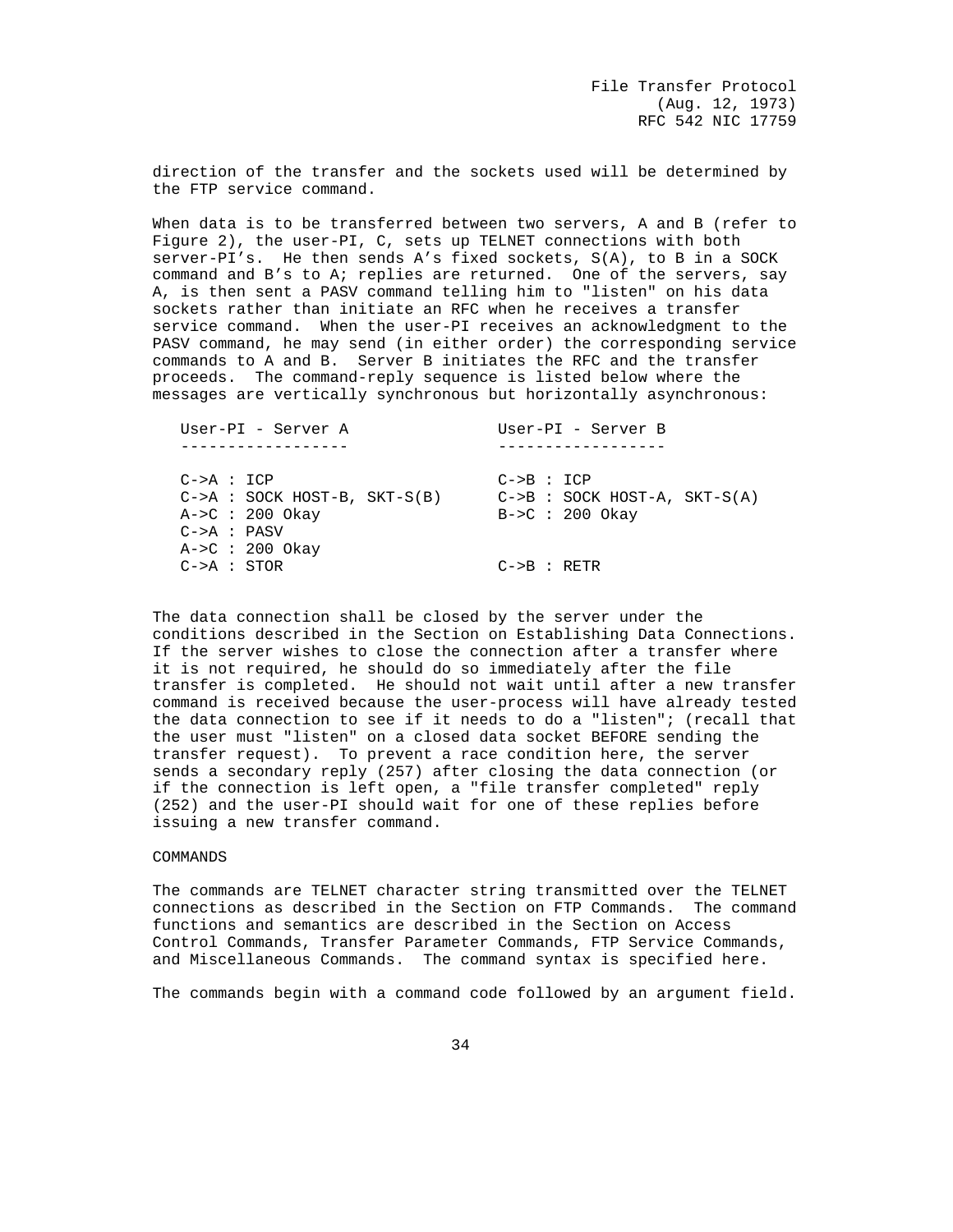The command codes are four or fewer alphabetic characters. Upper and lower case alphabetic characters are to be treated identically. Thus any of the following may represent the retrieve command:

RETR Retr retr ReTr rETr

 This also applies to any symbols representing parameter values, such as A or a for ASCII TYPE. The command codes and the argument fields are separated by one or more spaces.

 The argument field consists of a variable length character string ending with the character sequence <CRLF> (Carriage Return, Linefeed) for NVT-ASCII representation; for other negotiated languages a different end of line character might be used. It should be noted that the server is to take NO action until the end of line code is received.

 The syntax is specified below in NVT-ASCII. All characters in the argument field are ASCII characters including any ASCII represented decimal integers. Square brackets denote an optional argument field. If the option is not taken, the appropriate default is implied.

The following are all the currently defined FTP commmands:

```
 USER <SP> <username> <CRLF>
PASS <SP> <password> <CRLF>
 ACCT <SP> <acctno> <CRLF>
 REIN <CRLF>
 BYE <CRLF>
 BYTE <SP> <byte size> <CRLF>
 SOCK <SP> <Host-socket> <CRLF>
 PASV <CRLF>
TYPE <SP> <type code> <CRLF>
STRU <SP> <structure code> <CRLF>
 MODE <SP> <mode code> <CRLF>
RETR <SP> <pathname> <CRLF>
STOR <SP> <pathname> <CRLF>
APPE <SP> <pathname> <CRLF>
 ALLO <SP> <decimal integer> [<SP> R <SP> <decimal integer>] <CRLF>
 REST <SP> <marker> <CRLF>
RNFR <SP> <pathname> <CRLF>
RNTO <SP> <pathname> <CRLF>
 ABOR <CRLF>
DELE <SP> <pathname> <CRLF>
LIST [<SP> <pathname>] <CRLF>
NLST [<SP> <pathname>] <CRLF>
SITE <SP> <string> <CRLF>
STAT [<SP> <pathname>] <CRLF>
 HELP [<SP> <string>] <CRLF>
```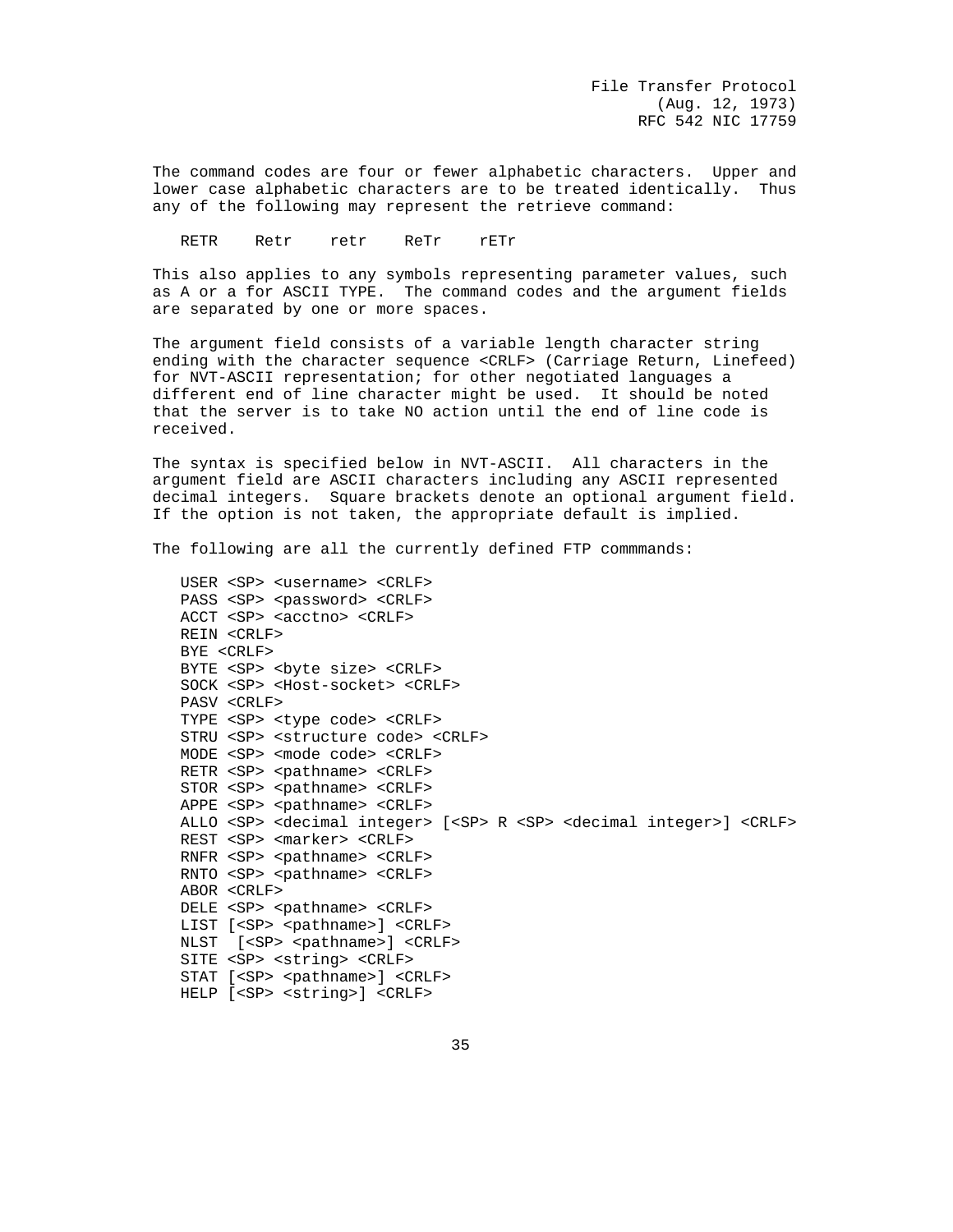```
 NOOP <CRLF>
```
 The syntax of the above argument fields (using BNF notation where applicable ) is:

```
 <username> ::= <string>
 <password> ::= <string>
 <acctno> ::= <string>
 <string> ::= <char>|<char><string>
 <char> ::= any of the 128 ASCII characters except <CR> and <LF>
 <marker> ::= <pr string>
<pr string> ::= <pr char>|<pr char><pr string>
 <pr char> ::= any ASCII code 33. through 126., printable
   characters
\square size> ::= any decimal integer 1 through 255
 <Host-socket> ::= <socket>|<Host number>, <socket>
-Host-number ::= a decimal integer specifying an ARPANET Host.
\text{2**32}-1\timesform code> ::= N|T|C
 <type code> ::= A[<SP> <form code>]|E [SP> <form code>]|I|
L <SP> <br/> <br/> <br/> <br/>size>
\text{structure code} > :: F \mid R<mode code> ::= S|B|C <pathname> ::= <string>
```
SEQUENCING OF COMMANDS AND REPLIES

 The communication between the user and server is intended to be an alternating dialogue. As such, the user issues an FTP command and the server responds with a prompt primary reply. The user should wait for this initial primary success or failure response before sending further commands.

 Certain commands require a second reply for which the user should also wait. These replies may, for example, report on the progress or completion of file transfer or the closing of the data connection. They are secondary replies to file transfer commands.

 The third class of replies are informational and spontaneous replies which may arrive at any time. The user-PI should be prepared to receive them. These replies are listed below as sponteneous.

 One important group of spontaneous replies is the connection greetings. Under normal circumstances, a server will send a 300 reply, "awaiting input", when the ICP is completed. The user should wait for this greeting message before sending any commands. If the server is unable to accept input right away, he should send a 000 "announcing FTP" or a 020 "expected delay" reply immediately and a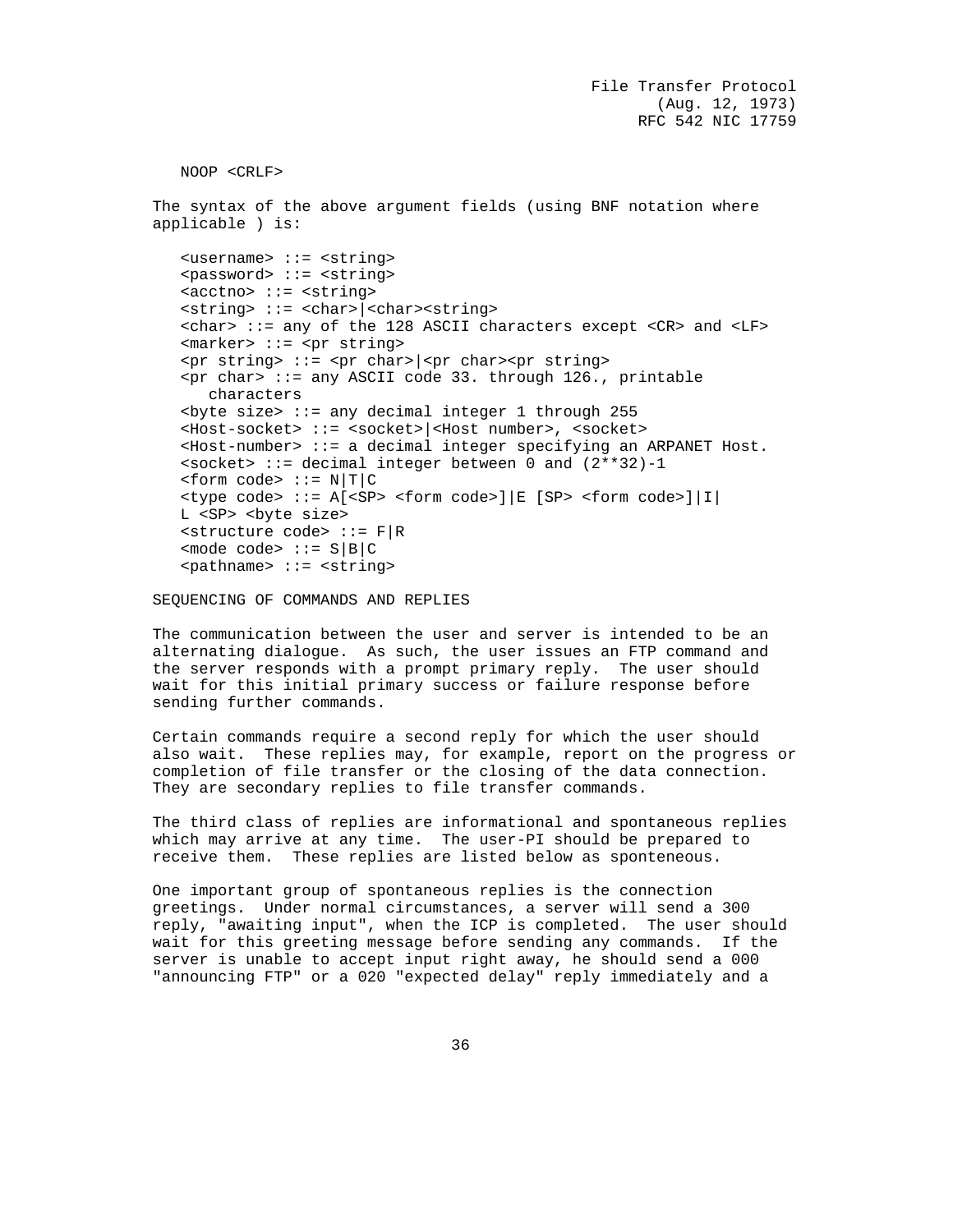300 reply when ready. The user will then know not to hang up if there is a delay.

 The table below lists alternative success and failure replies for each command. These must be strictly adhered to; a server may substitute text in the replies, but the meaning and action implied by the code numbers and by the specific command reply sequence cannot be altered.

# COMMAND-REPLY CORRESPONDENCE TABLE

| COMMAND         | <b>SUCCESS</b> | FAILURE                                                |
|-----------------|----------------|--------------------------------------------------------|
| USER            | 230,330        | 430-432,500-505,507                                    |
| PASS            | 230,330        | 430-432,500-507                                        |
| <b>ACCT</b>     | 230            | 430-432,500-507                                        |
| REIN            | 232,233        | 401, 436, 500-507                                      |
| Secondary Reply | 300            |                                                        |
| <b>BYE</b>      | 231,232        | $500 - 505, 507$                                       |
| <b>BYTE</b>     | 200,331        | 402,500-505,507                                        |
| <b>SOCK</b>     | 200,331        | $500 - 505, 507$                                       |
| PASV            | 200,331        | $500 - 507$                                            |
| TYPE            | 200,331        | 402,500-505,507                                        |
| STRU            | 200,331        | $500 - 505, 507$                                       |
| MODE            | 200,331        | 402,500-505,507                                        |
| <b>RETR</b>     | 250            | 402, 433, 450, 451, 454, 455, 457,                     |
|                 |                | 500-505,507,550                                        |
| Secondary Reply | 252,257        | 452                                                    |
| <b>STOR</b>     | 250            | 402, 433, 451, 454, 455, 457,                          |
|                 |                | 500-505,507,550                                        |
| Secondary Reply | 252,257        | 452,453                                                |
| APPE            | 250            | 402, 433, 451, 454, 455, 457, 500-507,                 |
|                 |                | 550                                                    |
| Secondary Reply | 252,257        | 452,453                                                |
| <b>ALLO</b>     | 200,331        | 402,500-507                                            |
| REST            | 200,331        | $500 - 507$                                            |
| RNFR            | 200            | 402, 433, 450, 451, 455, 500-507, 550                  |
| RNTO            | 253            | 402, 433, 450, 451, 455, 456, 500-507,                 |
|                 |                | 550                                                    |
| ABOR            | 201, 202, 331  | $500 - 507$                                            |
| DELE            | 254            | 402, 433, 450, 451, 455, 500-507, 550                  |
| LIST            | 250            | 402, 433, 450, 451, 454, 455, 457,<br>$500 - 507, 550$ |
| Secondary Reply | 252,257        | 452                                                    |
| <b>NLST</b>     | 250            | 402, 433, 450, 451, 454, 455, 457,<br>$500 - 507, 550$ |
| Secondary Reply | 252,257        | 452                                                    |
| SITE            | 200,331        | $402,500 - 507$                                        |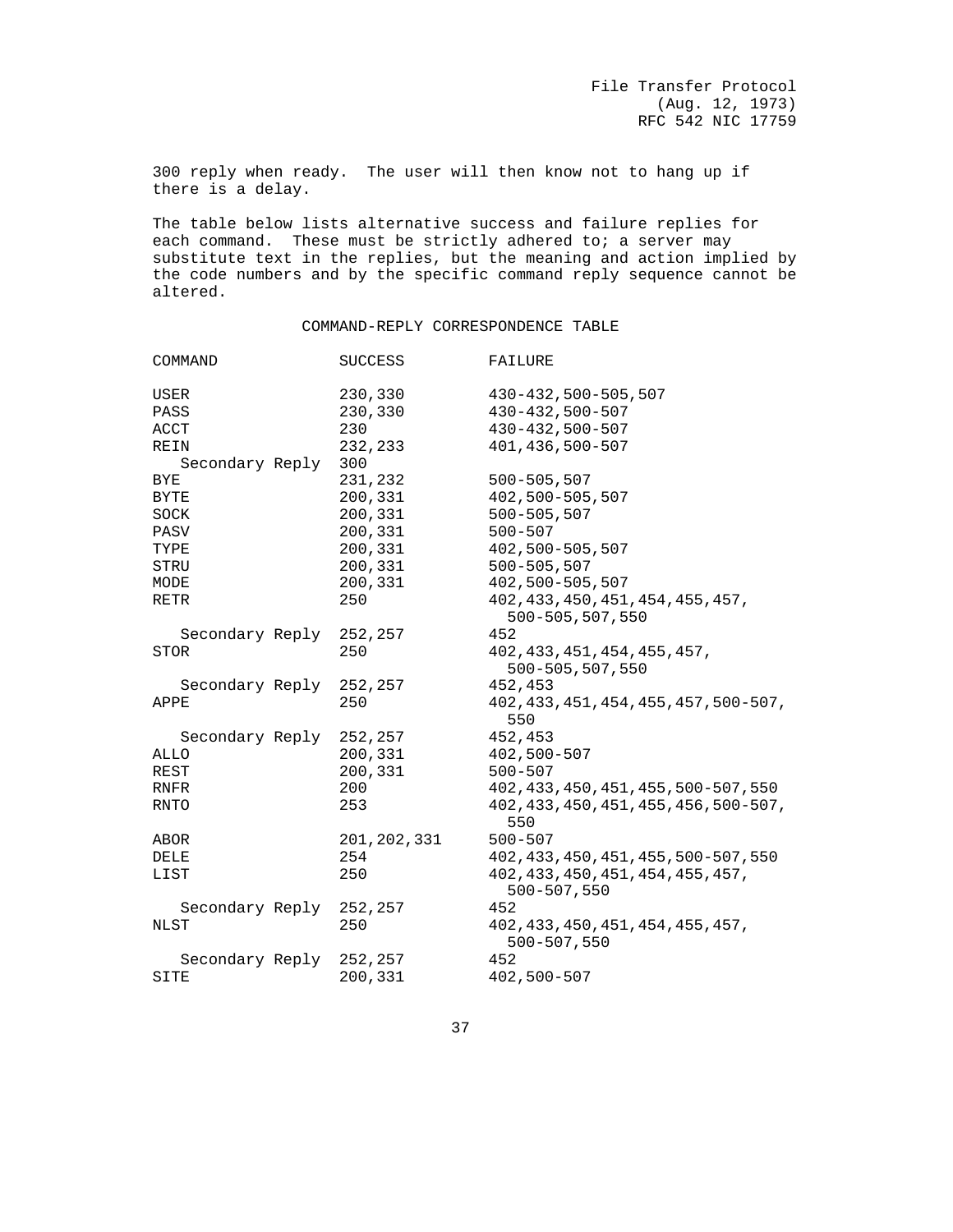STAT 100,110, 450,451,455,500-507,550 150,151,331<br>HELP 030.050 030,050 500-507 NOOP 200 500-505,507 Spontaneous Replies 000,010,020, 400,401,434-436 300,301,251,255

## TYPICAL FTP SCENARIOS

TIP User wanting to transfer file from Host X to local printer:

1. TIP user opens TELNET connections by ICP to Host X socket 3.

2. The following commands and replies are exchanged:

TIP HOST X

 <---------- 300 Awaiting input <CRLF> USER username <CRLF> ----------> <---------- 330 Enter Password <CRLF> PASS password <CRLF> ----------> <---------- 230 User logged in <CRLF> SOCK 65538 <CRLF> ----------> <---------- 200 Commmand received OK<CRLF> RETR this.file <CRLF> ----------> (Host X initiates data connection to TIP socket 65538, i.e., PORT 1 receive) <---------- 250 File transfer started <CRLF> <---------- 252 File transfer completed <CRLF> BYE<CRLF> ---------> <---------- 231 User logged out <CRLF>

3. Host X closes the TELNET and data connections.

Note: The TIP user should be in line mode.

User at Host U wanting to transfer files to/from Host S:

 In general the user will communicate to the server via a mediating user-FTP process. The following may be a typical scenario. The user-FTP prompts are shown in parentheses, '---->' represents commands from Host U to Host S, and '<----' represents replies from Host S to Host U.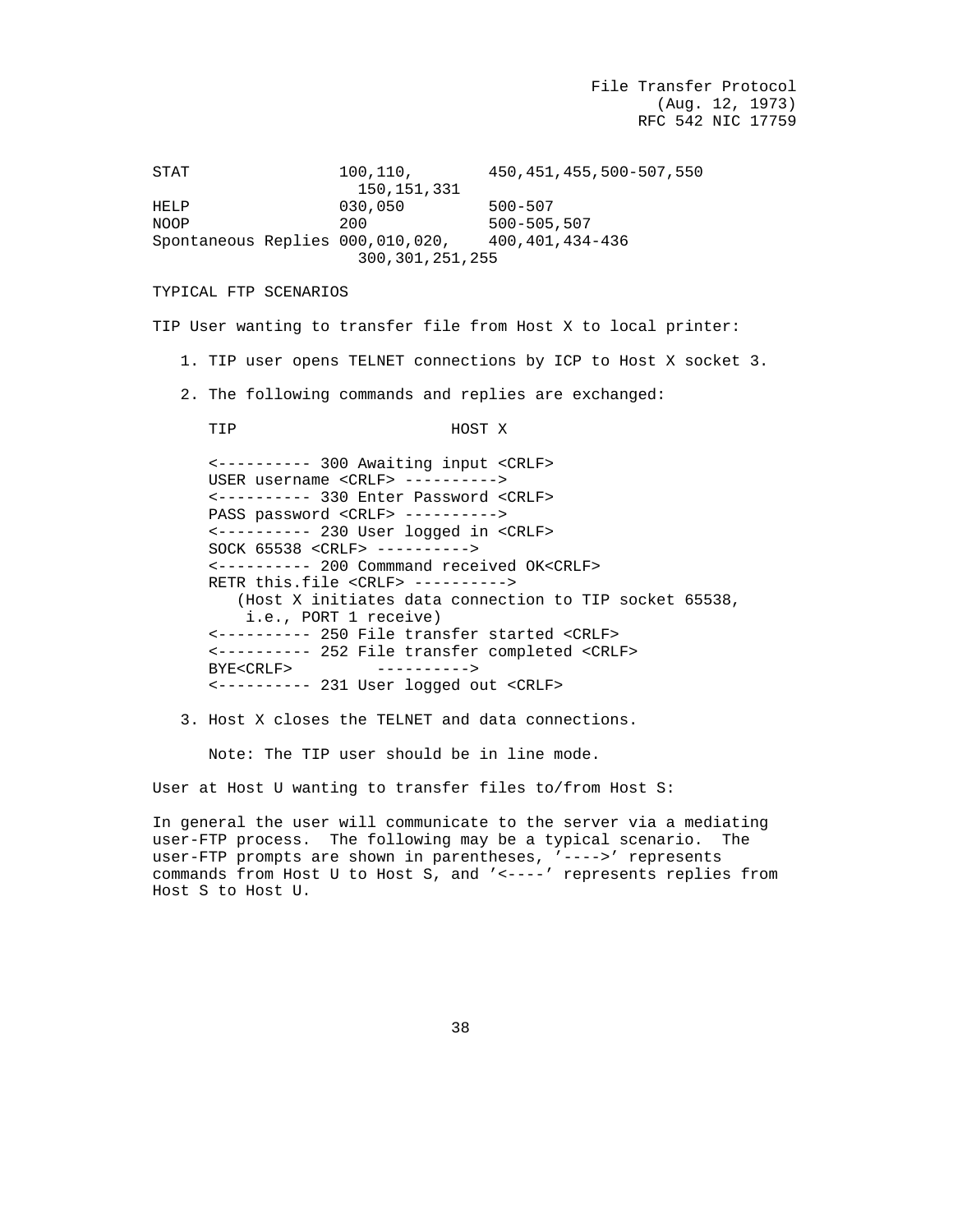LOCAL COMMANDS BY USER ACTION INVOLVED ftp (host) multics<CR> ICP to Host S, socket 3, establishing TELNET connections <---- 330 Awaiting input <CRLF> username Doe <CR> USER Doe<CRLF>----> <---- 330 password<CRLF> password mumble <CR> PASS mumble<CRLF>----> <---- 230 Doe logged in.<CRLF> retrieve (local type) ASCII<CR> (local pathname) test 1 <CR> User-FTP opens local file in ASCII. (for.pathname) testp11<CR> RETR test.p11<CRLF> ----> Server makes data connection to  $(U+4)$  <---- 250 File transfer starts <CRLF> <---- 252 File transfer complete<CRLF> type Image<CR> TYPE I<CRLF> ----> <---- 200 Command OK<CRLF> byte 36<CR> BYTE 36<CR>LF ----> <---- 200 Command OK<CRLF> store (local type) image<CR> (local pathname) file dump<CR> User-FTP opens local file in Image. (for.pathname) >udd>cn>fd<CR> STOR >udd>cn>fd<CRLF> ----> <---- 451 Access denied<CRLF> terminate BYE <CRLF> ----> Server closes all connections.